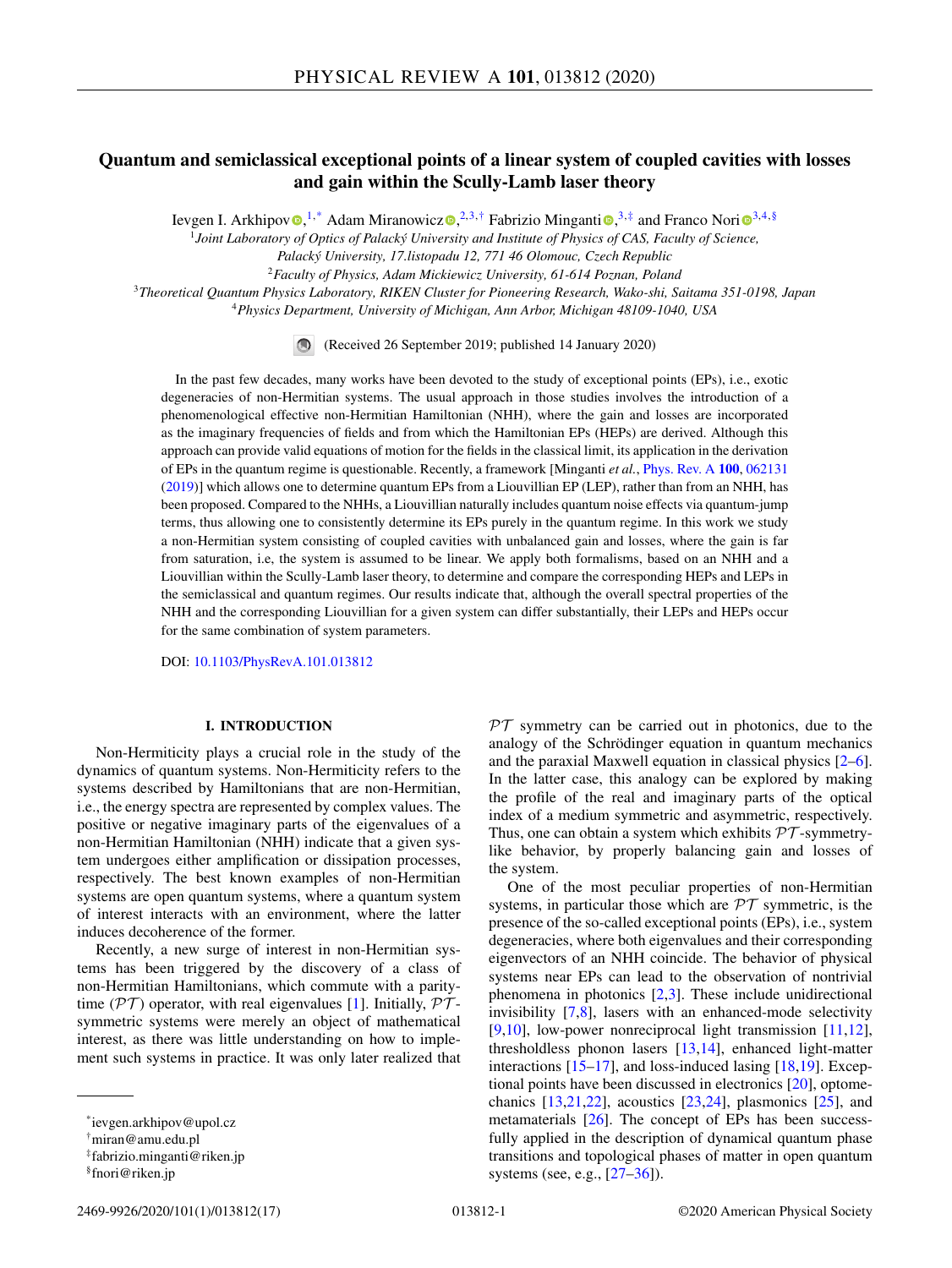<span id="page-1-0"></span>So far, the concept of EPs in photonics has been mostly exploited within the framework of effective NHHs, where gain and losses are introduced phenomenologically into the Hamiltonians as the imaginary part of the field frequencies. The use of such an approach can be justified in the semiclassical regime, i.e., when considering intense classical fields. However, that approach can fail in the quantum regime, where the explicit inclusion of quantum noise and spontaneous emission becomes necessary. Needless to say, quantum noise leads to symmetry breaking, in particular, PT -symmetry breaking [\[37\]](#page-15-0). The quantum noise in a system can be precisely simulated by either the master equation (ME) [\[38,39\]](#page-15-0) or the quantum trajectory method [\[40,41\]](#page-15-0). Of course, one can also resort to quantum Langevin forces within the framework of an NHH, but such an approach bears a phenomenological character and in some cases can lead to erroneous results [\[38,42\]](#page-15-0).

The ME with a Liouvillian superoperator captures all the dynamics of an open quantum system with Markovian gain and losses. Recently, the concept of EPs based on the degeneracies of the Liouvillian rather than of an effective NHH was introduced in Refs. [\[43,44\]](#page-15-0). The study of the spectrum of a Liouvillian provides a framework for the investigation of the properties of non-Hermitian systems and their EPs in a rigorous quantum approach [\[44–50\]](#page-15-0).

In this work, we focus on a *linear* non-Hermitian system consisting of two coupled active and passive cavities with gain and loss, respectively. The system is assumed to be linear, because the active cavity is assumed to operate far below the lasing threshold.

We study and compare EPs derived from two different formalisms based on an effective NHH and a Liouvillian. Furthermore, we analyze Hamiltonian EPs (HEPs) and Liouvillian EPs (LEPs) in both semiclassical, i.e., when quantum jumps can be effectively ignored, which usually is the case for systems with large mean photon number  $\langle \hat{n} \rangle \gg 1$ , and quantum regimes, i.e., when quantum jumps cannot be ignored, e.g., for quantum systems with very small mean photon number  $\langle \hat{n} \rangle \ll 1$ . In both regimes, we treat the fields as *q* numbers.

In the semiclassical regime, we determine HEPs from the eigenspectra of the Hamiltonian, which is written in a finite-matrix form, whereas LEPs are derived via a two-time correlation function (TTCF), since a direct diagonalization of the Liouvillian is almost impossible for  $\langle \hat{n} \rangle \gg 1$ . In contrast, in the quantum single-photon limit, both Hamiltonian and Liouvillian can be represented as finite matrices, thus allowing us to determine their HEPs and LEPs solely from their eigenspectra.

Our results indicate that the same combination of system parameters leads to the occurrence of HEPs and LEPs in either regime. Remarkably, the overall spectral properties of the Liouvillian and NHH can differ substantially. Indeed, we find that LEPs can be of higher order than that of the corresponding HEPs.

Additionally, when considering the semiclassical regime, we provide a comparison of LEPs determined from both TTCFs and spectral bifurcation points of power spectra. Thus, we present a comparison of LEPs defined in two complementary domains. This comparison reveals that, in general,

|  | TABLE I. Abbreviations used in this paper. |  |  |  |
|--|--------------------------------------------|--|--|--|
|--|--------------------------------------------|--|--|--|

| Full name                                 | Abbreviation |  |
|-------------------------------------------|--------------|--|
| Non-Hermitian Hamiltonian                 | <b>NHH</b>   |  |
| Exceptional point                         | EP           |  |
| Hamiltonian exceptional point             | <b>HEP</b>   |  |
| (an EP of an NHH)                         |              |  |
| Liouvillian exceptional point             | LEP          |  |
| (an EP of a Liouvillian)                  |              |  |
| Spectral bifurcation point                | <b>SBP</b>   |  |
| (a bifurcation point of a power spectrum) |              |  |
| Master equation                           | <b>ME</b>    |  |
| Two-time correlation function             | TTCF         |  |

only TTCFs can be used for identifying a true LEP in the semiclassical limit.

The paper is organized as follows. In Sec.  $\mathbf{I}$  we introduce both Liouvillian and effective NHHs for the linear system of coupled active and passive cavities. In Secs. [III](#page-4-0) and [IV](#page-8-0) we study and compare HEPs and LEPs in the semiclassical and quantum regimes, respectively. We summarize and draw conclusions in Sec. [V.](#page-11-0)

Through the text of this paper we deal with several abbreviations. Therefore, in order to avoid any confusion when encountering them, we list all of them in Table I.

## **II. GENERAL THEORY OF THE SCULLY-LAMB MODEL IN THE QUANTUM LIMIT**

The object of our study is the system of two coupled cavities, sketched in Fig. 1, where one cavity is active, i.e., it can provide gain for fields, and the other cavity is passive, i.e., it induces only losses. Additionally, each resonator is coupled to a waveguide (see Fig. 1).

The Hamiltonian of the system can be written as

$$
\hat{H} = \sum_{k=1}^{2} \hbar \omega_k \hat{a}_k^{\dagger} \hat{a}_k + i \hbar \kappa (\hat{a}_1 \hat{a}_2^{\dagger} - \text{H.c.}), \tag{1}
$$



FIG. 1. Setup of the system of linearly coupled active and passive resonators. The active cavity  $R_1$  has a gain rate  $A$  and the total loss rate  $\Gamma_1 = C_1 + \gamma_1$ , consisting of the intrinsic loss rate  $C_1$  and the loss rate  $\gamma_1$  due to the coupling of  $R_1$  to the waveguide WG1. The passive cavity  $R_2$  has a total leakage rate  $\Gamma_2 = C_2 + \gamma_2$ , with  $C_2$  and  $\gamma_2$  being an intrinsic loss and a leakage loss to the waveguide WG2, respectively. The coupling strength between the active  $R_1$  and passive  $R_2$  resonators is denoted by  $\kappa$ .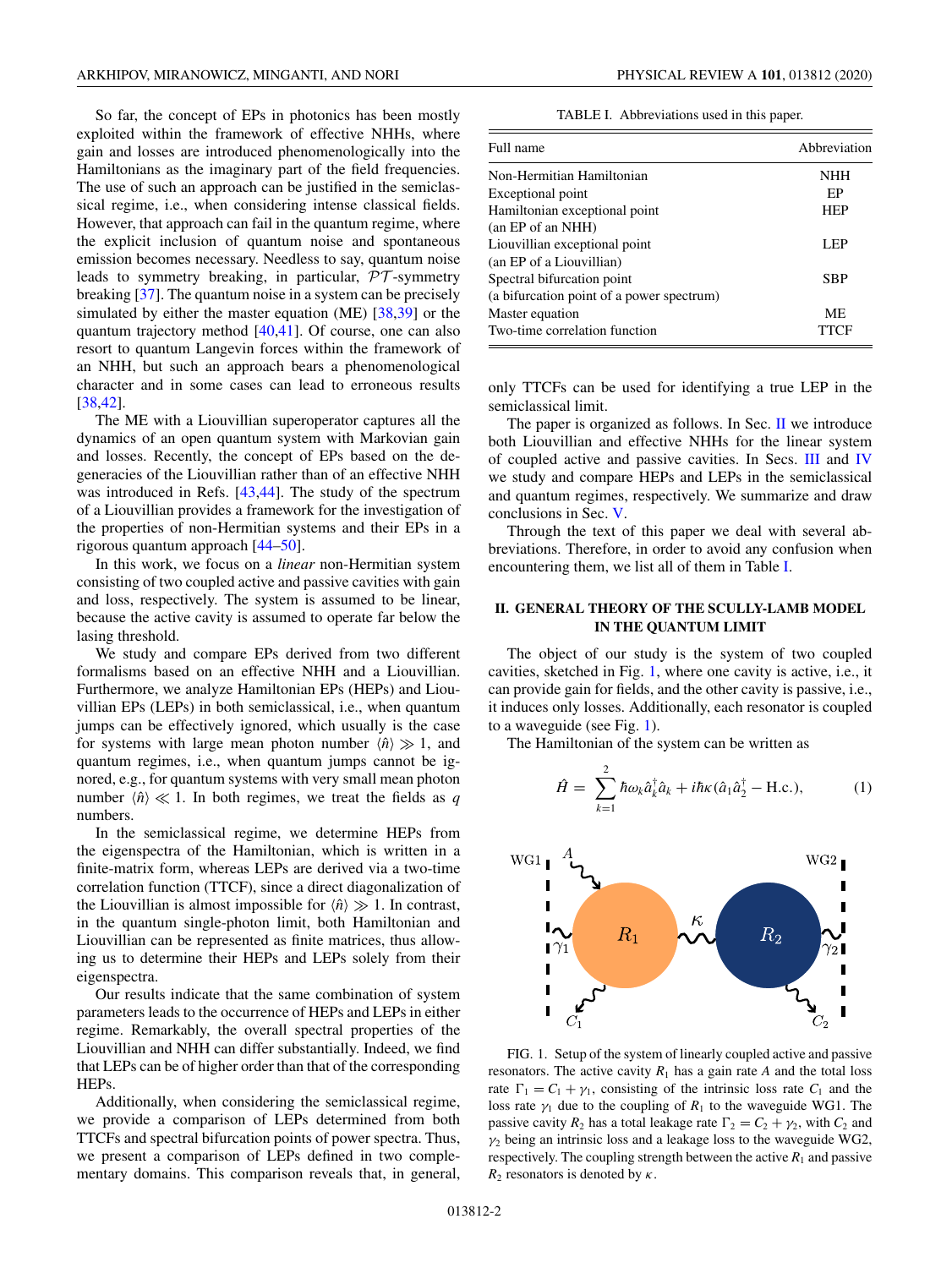<span id="page-2-0"></span>where  $\hat{a}_k$  ( $\hat{a}_k^{\dagger}$ ) is the boson annihilation (creation) operator of the mode  $k = 1, 2$ , with frequency  $\omega_k$ , and H.c. denotes Hermitian conjugate. Moreover,  $\kappa$  is the real coupling strength between the resonators.

To incorporate loss and gain in the cavities on the quantum level, one can resort to the Scully-Lamb ME [\[38,51\]](#page-15-0), which has the form

$$
\frac{d}{dt}\hat{\rho} = \frac{1}{i\hbar}[\hat{H}, \hat{\rho}] + \left[\frac{A}{2}(\hat{a}_{1}^{\dagger}\hat{\rho}\hat{a}_{1} - \hat{a}_{1}\hat{a}_{1}^{\dagger}\hat{\rho}) + \frac{B}{8}[\hat{\rho}(\hat{a}_{1}\hat{a}_{1}^{\dagger})^{2} + 3\hat{a}_{1}\hat{a}_{1}^{\dagger}\hat{\rho}\hat{a}_{1}\hat{a}_{1}^{\dagger} - 4\hat{a}_{1}^{\dagger}\hat{\rho}\hat{a}_{1}\hat{a}_{1}^{\dagger}\hat{a}_{1}] + \sum_{i=1}^{2} \frac{\Gamma_{i}}{2}(\hat{a}_{i}\hat{\rho}\hat{a}_{i}^{\dagger} - \hat{a}_{i}^{\dagger}\hat{a}_{i}\hat{\rho}) + \text{H.c.}\right],
$$
\n(2)

given in terms of the gain *A* and gain saturation *B* coefficients for the field in the active cavity. This equation describes the dynamics of the photonic part of a quantum laser and, accordingly, the coefficients can be expressed as

$$
A = \frac{2g^2r}{Y^2}, \quad B = \frac{4g^2}{Y^2}A,\tag{3}
$$

where the parameter *g* stands for the coupling strength between the atoms of the gain medium and the optical field in the active cavity, *Y* is the decay rate of the atoms, and *r* accounts for the pump rate of the gain medium. In Eq. (2) the total decay rates for both cavities are given by  $(i = 1, 2)$ 

$$
\Gamma_i = C_i + \gamma_i,\tag{4}
$$

where  $C_i$  is the intrinsic loss of the *i*th cavity and  $\gamma_i$  stands for the loss due to the possible coupling of the *i*th cavity to the *i*th waveguide.

## **A. Liouvillian and effective non-Hermitian Hamiltonian for the system of coupled active and passive cavities in the weak-gain-saturation regime**

The ME, given in Eq. (2), can be recast as an equation with a Lindblad Liouvillian superoperator  $\mathcal{L}$  [\[41\]](#page-15-0),

$$
\frac{d}{dt}\hat{\rho} = \mathcal{L}\hat{\rho}(t)
$$
\n
$$
= \frac{1}{i\hbar}[\hat{H}, \hat{\rho}] - \frac{1}{2} \sum_{i=1}^{4} (\hat{L}_i^{\dagger} \hat{L}_i \hat{\rho} + \hat{\rho} \hat{L}_i^{\dagger} \hat{L}_i - 2\hat{L}_i \hat{\rho} \hat{L}_i^{\dagger}), \quad (5)
$$

where the Lindblad operators  $\hat{L}_i$  (for  $i = 1, \ldots, 4$ ) are defined as

$$
\hat{L}_1 = \sqrt{A}\hat{a}_1^{\dagger} \left( 1 - \frac{B}{2A} \hat{a}_1 \hat{a}_1^{\dagger} \right),
$$
  
\n
$$
\hat{L}_2 = \frac{1}{2} \sqrt{3B} \hat{a}_1 \hat{a}_1^{\dagger},
$$
  
\n
$$
\hat{L}_3 = \sqrt{\Gamma_1} \hat{a}_1,
$$
  
\n
$$
\hat{L}_4 = \sqrt{\Gamma_2} \hat{a}_2.
$$
\n(6)

The Lindblad form in Eq.  $(5)$  is equivalent to the ME  $(2)$  if the terms of second order in  $B\hat{a}_1 \hat{a}_1^{\dagger}/2A$  are neglected in Eq. (5), which holds true for the weak-gain-saturation regime.

When the active cavity is far below the lasing threshold and it is not driven by an intense coherent field, the gain saturation parameter  $B$  can be safely dropped and the ME  $(5)$  reduces to the following ME with a linear gain:

$$
\frac{d}{dt}\hat{\rho} = \mathcal{L}\hat{\rho}(t)
$$
\n
$$
= \frac{1}{i\hbar}[\hat{H}, \hat{\rho}] + \frac{A}{2}(2\hat{a}_{1}^{\dagger}\hat{\rho}\hat{a}_{1} - \hat{a}_{1}\hat{a}_{1}^{\dagger}\hat{\rho} - \hat{\rho}\hat{a}_{1}\hat{a}_{1}^{\dagger})
$$
\n
$$
+ \sum_{i=1}^{2} \frac{\Gamma_{i}}{2}(2\hat{a}_{i}\hat{\rho}\hat{a}_{i}^{\dagger} - \hat{a}_{i}^{\dagger}\hat{a}_{i}\hat{\rho} - \hat{\rho}\hat{a}_{i}^{\dagger}\hat{a}_{i}). \tag{7}
$$

From now on, we will always assume that the system of the coupled active and passive cavities is linear. Thus, we only consider the linear ME (7). The ME (7) as well as (2) incorporates both the quantum jump term  $\hat{O}\hat{\rho}\hat{O}^{\dagger}$  and the continuous amplification or dissipation terms  $\hat{O}\hat{O}^{\dagger}\hat{\rho} + \hat{\rho}\hat{O}\hat{O}^{\dagger}$ .

We notice that the Liouvillian in Eq. (7) is quite general and is *not* only limited to the description of quantum lasers in the linear-gain approximation. Indeed, Eq. (7) describes also an incoherently driven bosonic dimer. Recently, several incoherent driving mechanisms were proposed [\[52–54\]](#page-15-0) and the presence of photon-photon interaction was shown to induce a critical behavior in lattices of resonators [\[55,56\]](#page-15-0). Since LEPs suggest the presence of a dissipative phase transition [\[45\]](#page-15-0) and can occur also far from the thermodynamic limit, the study of the EPs in the dimer model relates to criticality and spontaneous symmetry breaking characterizing the phase transition of the full lattice model.

On the other hand, in the vast literature devoted to  $\mathcal{PT}$ symmetric systems with balanced gain and losses, one can often encounter the use of the phenomenological *effective* NHH

$$
\hat{H}_{\rm eff} = \hat{H} + \frac{i\hbar}{2} A \hat{a}_1^{\dagger} \hat{a}_1 - \frac{i\hbar}{2} \sum_{j=1}^{2} \Gamma_j \hat{a}_j^{\dagger} \hat{a}_j, \tag{8}
$$

with the unitary Hamiltonian  $\hat{H}$  given in Eq. [\(1\)](#page-1-0). As one can see, this NHH incorporates the gain and loss rates as the imaginary part of the field frequencies.

The NHH  $\hat{H}_{\text{eff}}$  in Eq. (8) gives the same dynamics for the fields  $\hat{a}_j$ ,  $j = 1, 2$ , as the ME in Eq. (7), but fails to explicitly incorporate quantum noise, thus making the NHH usable, in general, only in the semiclassical limit. A detailed discussion of the actual semiclassical limit in this model will be in Sec. [III.](#page-4-0)

Below we calculate the HEPs and LEPs of the NHH  $\hat{H}_{\text{eff}}$ in Eq. (8) and Liouvillian  $\mathcal L$  in Eq. (7), respectively, in both semiclassical and quantum regimes for a given linear system in order to reveal their differences.

## **B. Liouvillian spectrum and exceptional points**

Before we analyze the EPs of the Scully-Lamb model, let us first briefly recall some key properties of the Liouvillian spectrum [\[43,45\]](#page-15-0).

## *1. Diagonalization of the Liouvillian superoperator*

The spectrum of the Liouvillian  $\mathcal{L}$ , given in Eq. (7), is found according to the formula

$$
\mathcal{L}\hat{\rho}_i = \lambda_i \hat{\rho}_i,\tag{9}
$$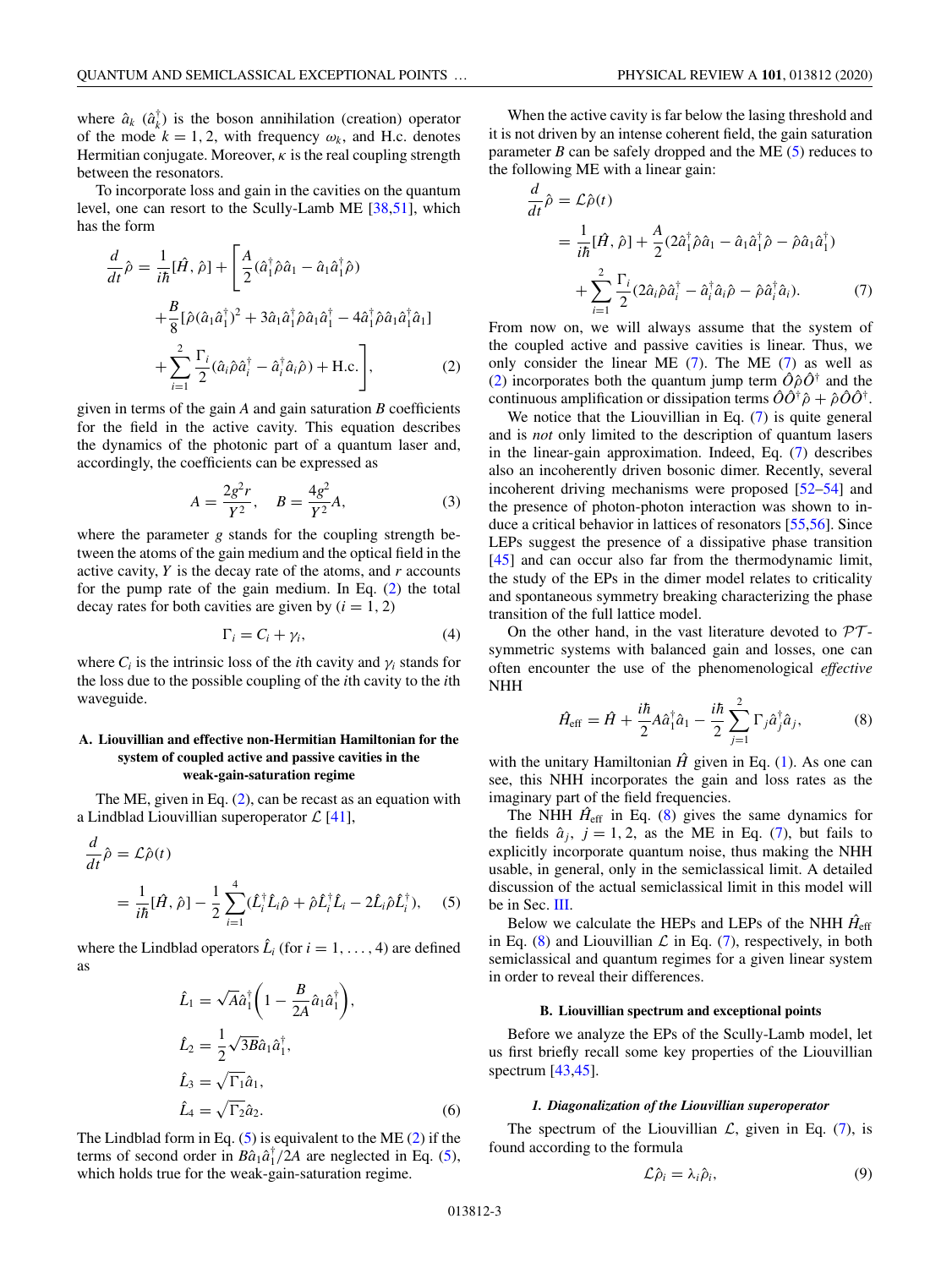<span id="page-3-0"></span>where  $\lambda_i$  and  $\hat{\rho}_i$  are the eigenvalues and eigenmatrices of the Liouvillian, respectively. We can always order the eigenvalues and eigenmatrices in such a way that  $Re[\lambda_0] > Re[\lambda_1] \ge$  $\text{Re}[\lambda_2] \geqslant \cdots$ . Moreover, since the superoperator  $\mathcal{L}$  is not necessarily Hermitian, it can acquire both right  $(\mathcal{L}\hat{\rho}_i = \lambda \hat{\rho}_i)$ and left  $(L^{\dagger} \hat{\sigma}_i = \lambda_i^* \hat{\sigma}_i)$  eigenmatrices, respectively. The left and right eigenmatrices obey the relation  $\text{Tr}[\hat{\rho}_i \hat{\sigma}_j] = \delta_{ij}$ . If  $\mathcal{L}$ is diagonalizable, the density matrix  $\hat{\rho}(t)$  of the system can be written as

$$
\hat{\rho}(t) = \sum_{i} c_i(t)\hat{\rho}_i, \tag{10}
$$

where  $c_i(t) = \exp(\lambda_i t) \text{Tr}[\hat{\sigma}_i \hat{\rho}(0)].$ 

The eigenvalue  $\lambda_0 = 0$  of the Liouvillian  $\mathcal L$  in Eq. [\(9\)](#page-2-0) defines the steady-state density matrix  $\hat{\rho}_{ss} \propto \hat{\rho}_0$  of the system. The proportionality factor depends on the normalization choice which is done on  $\hat{\rho}_0$ . Indeed, one often induces the standard Hilbert-Schmidt norm so that  $\|\hat{\rho}_0\|^2$  =  $Tr[\hat{\rho}_0^{\dagger} \hat{\rho}_0] = 1$ , while instead  $Tr[\hat{\rho}_{ss}] = 1$ . For the remaining nonzero eigenvalues  $\lambda_i \neq 0$  the corresponding eigenmatrices  $\hat{\rho}_i$  are traceless, i.e., Tr[ $\hat{\rho}_i$ ] = 0.

If  $\lambda_i \in \mathbb{R}$ , then the corresponding eigenmatrix  $\hat{\rho}_i$  is Hermitian. In this case, by diagonalizing the eigenmatrix

$$
\rho_i = \sum_n p_n^{(i)} \left| \psi_n^{(i)} \right| \left\langle \psi_n^{(i)} \right|,\tag{11}
$$

one can consider the decomposition  $\hat{\rho}_i = \hat{\rho}_i^+ - \hat{\rho}_i^-$ , where

$$
\hat{\rho}_i^+ = \sum_{n \leq \bar{n}} p_n^{(i)} \left| \psi_n^{(i)} \right| \left\langle \psi_n^{(i)} \right|,\tag{12}
$$

with  $p_n^{(i)} \geqslant 0$ , and

$$
\hat{\rho}_i^- = -\sum_{n>\bar{n}} p_n^{(i)} |\psi_n^{(i)}\rangle \langle \psi_n^{(i)}|,\tag{13}
$$

with  $p_n^{(i)} < 0$ , such that  $\text{Tr}[\hat{\rho}_i^+] = \text{Tr}[\hat{\rho}_i^-] = 1$ . The latter stems from the fact that the eigenmatrix  $\hat{\rho}_i$  is traceless and one can always rearrange the coefficients  $p_n^{(i)}$  such that  $p_n^{(i)}$  > 0 when  $n \leq \bar{n}$ , and  $p_n^{(i)} < 0$  when  $n > \bar{n}$ . Now with such a decomposition, the wave functions constituting both  $\hat{\rho}_i^{\pm}$ can be compared with those comprising the corresponding effective NHH.

When  $\lambda_i \in \mathbb{C}$ , the eigenmatrix  $\hat{\rho}_i$  becomes non-Hermitian. Clearly, in this case, in order to ensure Hermiticity of the total density matrix  $\hat{\rho}(t)$  one has to consider the Hermitian symmetric  $\hat{\rho}_i^s = \hat{\rho}_i + \hat{\rho}_i^{\dagger}$  and antisymmetric  $\hat{\rho}_i^a = i(\hat{\rho}_i - \hat{\rho}_i^{\dagger})$ combinations. Again, by performing the same decomposition procedure as above, one arrives at the density matrices

$$
\hat{\rho}_i^s = \hat{\rho}_i^{s+} - \hat{\rho}_i^{s-}, \quad \hat{\rho}_i^a = \hat{\rho}_i^{a+} - \hat{\rho}_i^{a-}.
$$
 (14)

In this formalism, a Liouvillian exceptional point is the point of the parameter space where two eigenmatrices of the Liouvillian coalesce. Since LEPs are associated with a nondiagonalizable Liouvillian, at the critical point one has a Jordan canonical form. With an LEP of order 2, one has an eigenvalue  $\lambda_{EP}$  and a generalized eigenmatrix  $\hat{\rho}'_{EP}$ . Consequently, Eq. (10) becomes

$$
\hat{\rho}(t) = \sum_{i} c_i(t)\hat{\rho}_i + c_{\rm EP}(t)\hat{\rho}_{\rm EP} + c_{\rm EP}'(t)\hat{\rho}_{\rm EP}',\qquad(15)
$$

where

while

$$
c'_{\rm EP}(t) = t \exp(\lambda_{\rm EP} t) {\rm Tr}[\hat{\sigma}'_{\rm EP} \hat{\rho}(0)].
$$

 $c_{\text{EP}}(t) = \exp(\lambda_{\text{EP}} t) \text{Tr}[\hat{\sigma}_{\text{EP}} \hat{\rho}(0)],$ 

Moreover, LEPs should be understood as purely dynamical phenomena. In this Lindblad ME formalism, LEPs can emerge only for those eigenstates of the Liouvillian with a negative real part, i.e., those describing the evolution of an initial density matrix towards its steady state (for more detailed discussions, see Refs. [\[43,45,48\]](#page-15-0)).

#### *2. Two-time correlation functions*

A direct diagonalization of the Liouvillian necessary to access its spectrum, however, is often extremely challenging, especially considering the exponentially diverging size of the Hilbert space of the system. A TTCF could capture the nature of EPs: A generic operator  $\hat{O}$ , which does not commute with the Hamiltonian, projects the system *out* of its steady state. This new density matrix is the superposition of several Liouvillian eigenmatrices, in principle including those associated with a LEP. For example, this idea was used in Ref. [\[57\]](#page-15-0) to explicitly access the Liouvillian gap, i.e., the  $\lambda_i$  with the smallest real part, of a Kerr resonator. This implies that the conditional dynamics, which follows the application of the operator  $\hat{O}$ , bears a signature of the EP presence. Indeed, any TTCF can be written as [\[58\]](#page-15-0)

$$
\langle \hat{A}(t)\hat{B}(t+\tau) \rangle = \text{Tr}\{\hat{A}(0)e^{\mathcal{L}\tau}[\hat{\rho}(t)\hat{B}(0)]\},\tag{16}
$$

where the square brackets indicate that the action of the exponential Liouvillian map must be taken on the matrix  $\rho(t)$  $\hat{B}(0)$ . In this regard, for the steady state we define

$$
\langle \hat{A}(0)\hat{B}(\tau) \rangle_{\rm ss} = \text{Tr}\{\hat{A}(0)e^{\mathcal{L}\tau}[\hat{\rho}_{\rm ss}\hat{B}(0)]\}.
$$
 (17)

The matrix  $\hat{\rho}_{ss}\hat{B}$  is in general different from  $\hat{\rho}_{ss}$ . Therefore, we can express it in terms of the generalized eigenmatrices  $\hat{\rho}_i$  of the Liouvillian (including  $\hat{\rho}_{EP}^{\prime}$ ), that is,

$$
\hat{\rho}_{ss}\hat{B} = \sum_{i} c_i \hat{\rho}_i. \tag{18}
$$

Because we have used the spectral decomposition of the Liouvillian, by recalling the linearity of the trace, we have

$$
\langle \hat{A}(0)\hat{B}(\tau)\rangle_{\rm ss} = \sum_{i} c_i \text{Tr}\{\hat{A}(0)e^{\mathcal{L}\tau}[\hat{\rho}_i]\}.
$$
 (19)

We have two possible cases. (i) For a system without EPs or away from them, Eq. (19) reads

$$
\langle \hat{A}(0)\hat{B}(\tau)\rangle_{\rm ss} = \sum_{i} c_i e^{\lambda_i \tau} \text{Tr}\{\hat{A}(0)\hat{\rho}_i\}.
$$
 (20)

Indeed, for long times, only the slowly decaying fields are relevant and

$$
\langle \hat{A}(0)\hat{B}(\tau)\rangle_{\rm ss} \simeq c_0 \text{Tr}\{A\hat{\rho}_0\} + c_1 e^{\lambda_1 \tau} \text{Tr}\{A\hat{\rho}_1\} + \cdots. \quad (21)
$$

In this regard,  $\langle \hat{A}(0)\hat{B}(\tau)\rangle_{\rm ss}$  as a function of time  $\tau$  describes an exponential decay towards the steady-state value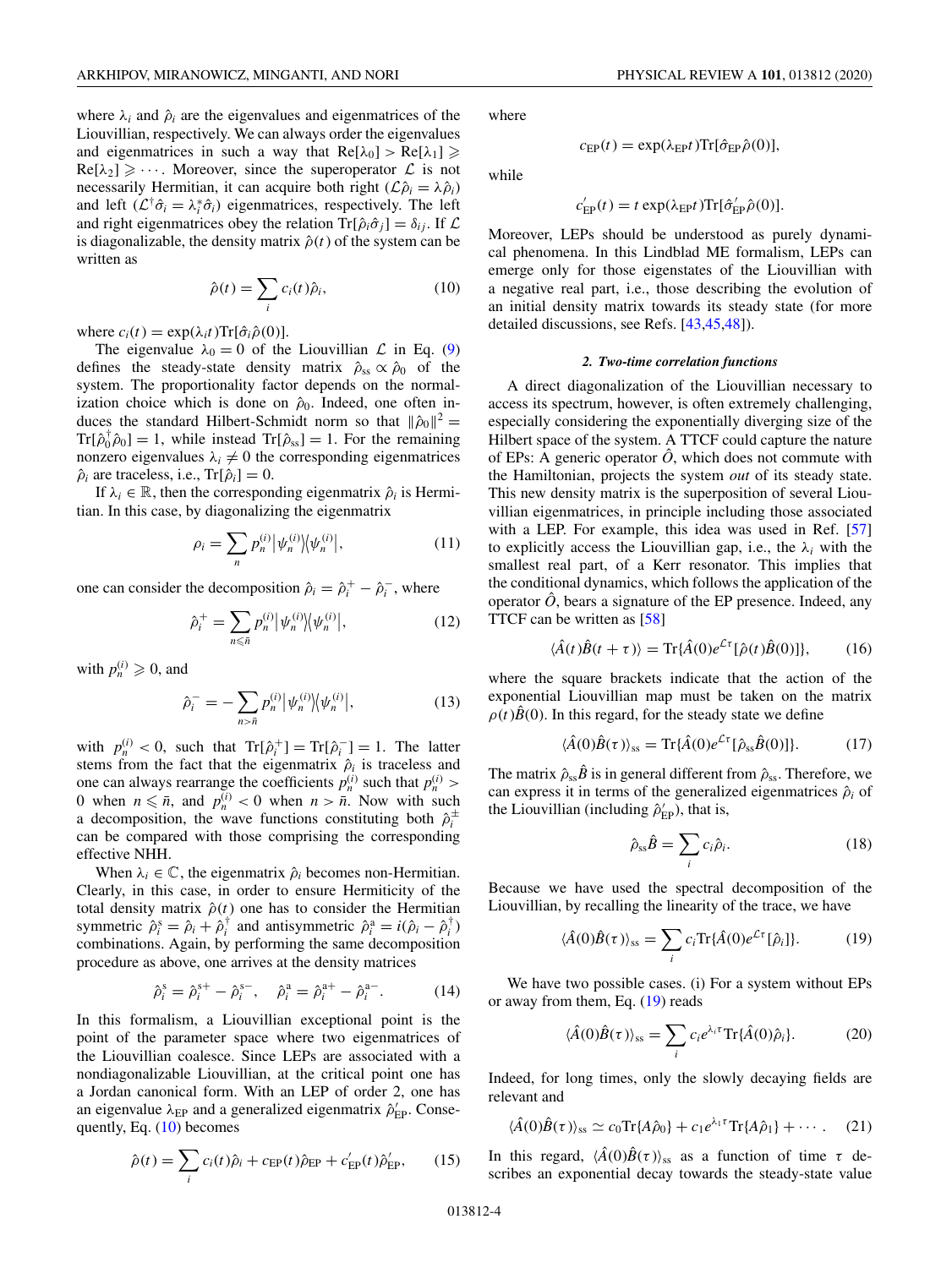<span id="page-4-0"></span> $c_0$ Tr{ $\hat{A}(0)\hat{\rho}_0$ }. (ii) In the presence of an LEP, one has

$$
\langle \hat{A}(0)\hat{B}(\tau)\rangle_{\rm ss} = \sum_{i} c_i \tau^{n_i} e^{\lambda_i \tau} \text{Tr}\{\hat{A}(0)\hat{\rho}_i\},\tag{22}
$$

where  $n_i$  is the degree of degeneracy of the EP associated with the eigenmatrix  $\hat{\rho}_i$ . For example, for an EP of degree 3, we would have a contribution of

$$
e^{\lambda_i \tau} [c_i \text{Tr}\{\hat{A}(0)\hat{\rho}_i\} + c_{i+1} \tau \text{Tr}\{\hat{A}(0)\hat{\rho}_{i+1}\} + c_{i+2} \tau^2 \text{Tr}\{\hat{A}(0)\hat{\rho}_{i+2}\}]
$$
 (23)

in the expansion of Eq. [\(19\)](#page-3-0).

In this regard, a deviation from an exponential decay signals the presence of an EP. This implies that the conditional dynamics, which follows the application of the operator  $\hat{O}$ , bears a signature of the presence of an EP.

## **III. HAMILTONIAN AND LIOUVILLIAN EXCEPTIONAL POINTS IN THE SEMICLASSICAL REGIME**

Here we study the EPs of both the non-Hermitian Hamiltonian and Liouvillian in the semiclassical limit. Hence, we consider the two-cavity system, shown in Fig. [1,](#page-1-0) populated by many photons  $\langle \hat{n} \rangle \gg 1$ , i.e., the system can be probed by intense coherent fields. Such an assumption does not allow us to represent the Liouvillians in their matrix form, due to the rapidly exponentially diverging size of the latter. The weakgain case, where the Liouvillian can be exactly diagonalized, will be investigated in Sec. [IV.](#page-8-0) Here we resort rather to the two-mode formalism to deduce the presence of an LEP.

We note that the effective Hamiltonian studied here describes the gain and loss as the imaginary parts of the frequencies of quantum fields [see Eq. [\(8\)](#page-2-0)]. Such a Hamiltonian arises from the mean-field approximation and, as a result, its use is justified in the semiclassical regime when considering intense coherent fields. The NHH associated with this model explicitly exhibits a U(1) Hamiltonian symmetry, implying that the subspaces corresponding to different numbers of excitations do not mix, even if the total number of excitations is not conserved. On the other hand, this symmetry is broken in the corresponding Liouvillian because of the presence of the quantum-jump terms. The Liouvillian approach describes a mixed-state dynamics obtained by averaging over many purestate quantum trajectories, where quantum jumps induce transitions between manifolds corresponding to different numbers of excitations. Nonetheless, in the semiclassical limit with many excitations, the action of the creation and annihilation operators, associated with a quantum jump, scales as  $\sqrt{n}$  in a cavity with *n* excitations, while the other energy terms scale as *n*. Therefore, adding or removing a single excitation does not drastically change typical properties of the system even at the level of its eigenvectors. As a result, in the frequency spectrum, one might expect some similarity between an NHH and the corresponding Liouvillian in the semiclassical limit.

## **A. Hamiltonian exceptional points**

Let us first find an EP of the effective NHH  $\hat{H}_{\text{eff}}$  in Eq. [\(8\)](#page-2-0). By introducing the operator vector  $\hat{a} = (\hat{a}_1, \hat{a}_2)^T$ , one can

recast the NHH  $\hat{H}_{\text{eff}}$  in Eq. [\(8\)](#page-2-0) in the matrix form as

$$
\hat{H}_{\text{eff}} = \hat{a}^{\dagger} H \hat{a} \quad \text{where } H = \begin{pmatrix} \omega_c + i\frac{A - \Gamma_1}{2} & -i\kappa \\ i\kappa & \omega_c - i\frac{\Gamma_2}{2} \end{pmatrix}, \tag{24}
$$

From Eq. (24) one then can immediately find the eigenvalues of the Hamiltonian  $\hat{H}_{\text{eff}}$ ,

$$
\nu_{1,2} = \omega_c + \frac{i}{4}(A - \Gamma_+) \pm \frac{i}{4}\beta,
$$
 (25)

where  $\beta = \sqrt{(A - \Gamma_{-})^2 - 16\kappa^2}$  and  $\Gamma_{\pm} = \Gamma_1 \pm \Gamma_2$ .

The complex eigenvalues ν*<sup>i</sup>* indicate the non-Hermitian character of the Hamiltonian  $\hat{H}_{\text{eff}}$ . Moreover, because of this non-Hermiticity, the operator  $\hat{H}_{\text{eff}}$  can attain both right  $|\psi\rangle$ and left  $\langle \tilde{\psi} |$  eigenvectors via relations

$$
\hat{H}_{\rm eff}|\psi_i\rangle = v_i|\psi_i\rangle, \quad \langle \tilde{\psi}_i|\hat{H}_{\rm eff} = v_i \langle \tilde{\psi}_i|,\tag{26}
$$

respectively. Hereafter, without loss of generality, we consider only right eigenvectors  $|\psi_i\rangle$  of the NHH  $\hat{H}_{\text{eff}}$ , since the HEPs are defined equivalently using either set of vectors. The corresponding right eigenvectors become

$$
|\psi_{1,2}\rangle = \frac{1}{N_{1,2}} \binom{A - \Gamma_- \pm \beta}{4\kappa},\tag{27}
$$

where  $N_{\pm}$  is the corresponding normalization coefficient.

By analyzing Eqs.  $(25)$  and  $(27)$ , one comes to the conclusion that, in the semiclassical regime, the NHH  $\hat{H}_{\text{eff}}$  has an HEP where both eigenvalues and eigenvectors coalesce when

$$
\kappa_{\rm HEP}^{\rm s} = \frac{1}{4} |A - \Gamma_{-}|. \tag{28}
$$

At the HEP, the two linearly independent eigenvectors  $|\psi_{1,2}\rangle$ coalesce to a single eigenvector

$$
|\psi_{\text{HEP}}\rangle \equiv \begin{pmatrix} 1\\1 \end{pmatrix}.
$$
 (29)

In this case, the  $2 \times 2$  NHH  $\hat{H}_{\text{eff}}$  becomes nondiagonalizable, thus acquiring a Jordan form. This means that, at the HEP, the generalized eigenspace of the NHH  $\hat{H}_{\text{eff}}$  is spanned by the vector  $|\psi_{\text{HEP}}\rangle$  and a pseudoeigenvector  $|\psi_{\text{HEP}}'\rangle$ , which is obtained from  $|\psi_{\text{HEP}}\rangle$  via a Jordan chain relation and reads

$$
|\psi_{\text{HEP}}'\rangle \equiv \begin{pmatrix} -1\\1 \end{pmatrix}.
$$
 (30)

For details regarding pseudoeigenvectors see, e.g., Refs. [\[59,60\]](#page-15-0).

It is also worth noting that the NHH  $\hat{H}_{\text{eff}}$  in Eq. [\(8\)](#page-2-0) fails to incorporate spontaneous emission, since  $\hat{H}_{\text{eff}}|0\rangle = 0$ . Obviously, because of the presence of the gain process in the active cavity, the probability of spontaneous emission is nonzero. To overcome this difficulty, one can apply the Heisenberg equations to the quantum field operators  $\hat{a}_i$  ( $j = 1, 2$ ),

$$
\frac{d\hat{a}_j}{dt} = \frac{1}{i\hbar} [\hat{a}_j, \hat{H}_{\text{eff}}],
$$

with the phenomenologically introduced quantum Langevin forces  $[61]$ 

$$
\frac{d}{dt}\hat{a}_1 = \frac{A - \Gamma_1}{2}\hat{a}_1 - \kappa \hat{a}_2 + \sqrt{A}\hat{g}_1^{\dagger} + \sqrt{\Gamma_1}\hat{l}_1,
$$
  

$$
\frac{d}{dt}\hat{a}_2 = -\frac{\Gamma_2}{2}\hat{a}_2 + \kappa \hat{a}_1 + \sqrt{\Gamma_2}\hat{l}_2,
$$
(31)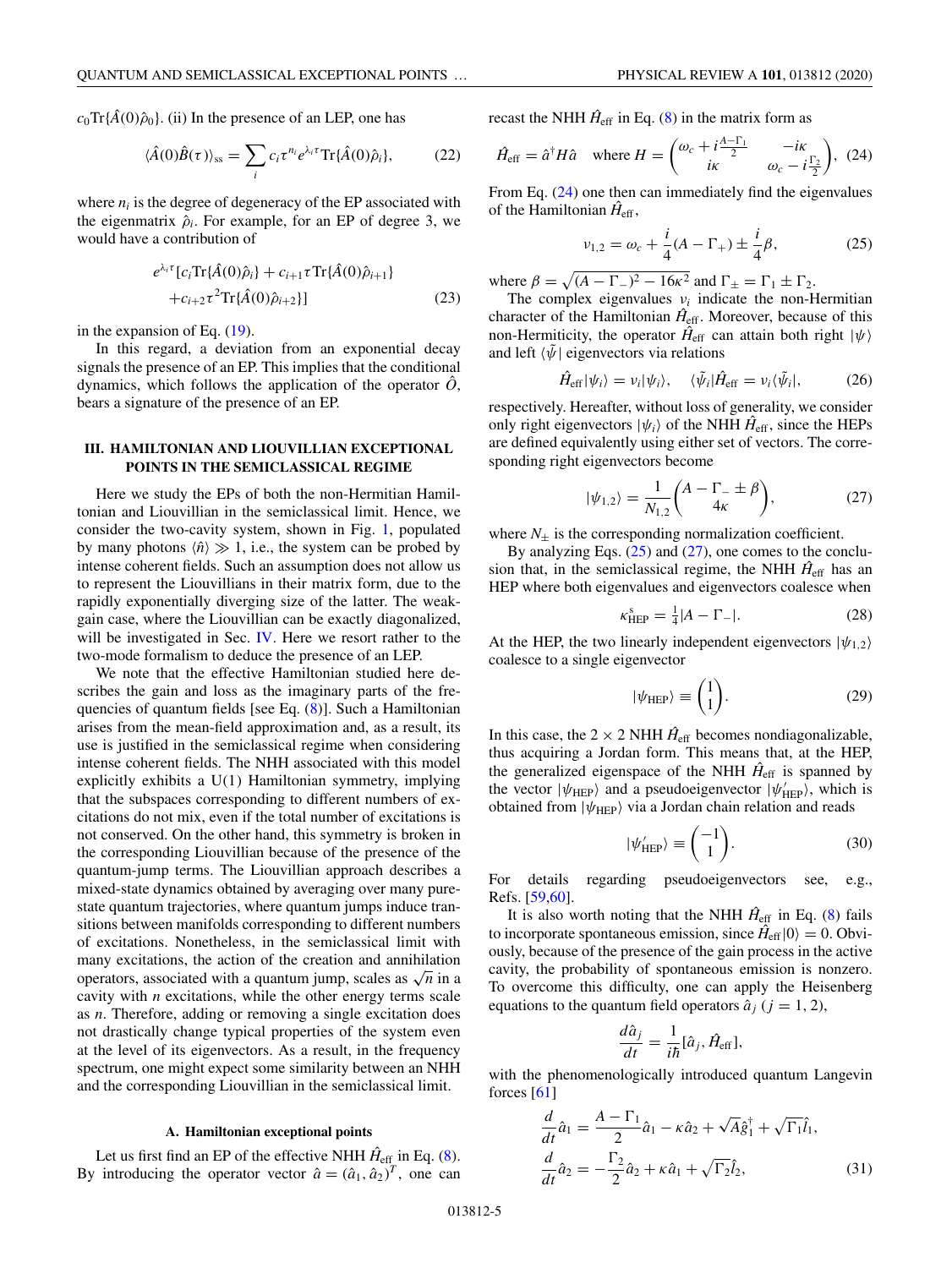<span id="page-5-0"></span>where  $\hat{g}_j^{\dagger}$  ( $\hat{l}_j$ ) is the quantum noise amplification (dissipation) operator of the *j*th cavity, with the commutation relations  $[\hat{O}_j(t), \hat{O}_k^{\dagger}(t')] = \delta_{jk}\delta(t - t')$ , for  $\hat{O} = \hat{g}, \hat{l}$  and  $j = 1, 2$ .

Now the equations of motion for the quantum fields given in Eq. [\(31\)](#page-4-0) can provide the same fields dynamics as by the Liouvillian  $\mathcal{L}$  [\[39\]](#page-15-0), which we consider below.

Importantly, in order to properly describe the spectral properties of the fields, the rate equations [\(31\)](#page-4-0), for the active cavity field  $\hat{a}_1$ , should contain both amplification and dissipation noise operators. Otherwise, one can arrive at wrong conclusions (see [A](#page-12-0)ppendix  $\overline{A}$  for details). We stress that the omission of the dissipation noise operator in the active cavity in Eq. [\(31\)](#page-4-0) has become widespread in the literature, especially in that devoted to  $\mathcal{PT}$ -symmetric systems.

#### **B. Liouvillian exceptional points**

As we discussed, it is in general challenging to find an LEP of the Liouvillian  $\mathcal L$  in Eq. [\(7\)](#page-2-0), especially in the semiclassical regime. However, one could infer the presence of LEPs using the TTCFs of the fields, as it was described in Sec. [II B.](#page-2-0) Below we compute  $\langle \hat{a}_j^{\dagger}(0)\hat{a}_j(\tau) \rangle$ <sub>ss</sub> for the field in the *j*th cavity, *j* = 1, 2, in the steady state, to demonstrate its ability to capture the EPs of the Liouvillian. We note that this method, which enables us to reveal the dynamics of the Liouvillian, can be extended to high-order TTCFs [\[62\]](#page-15-0), as it was experimentally done in, e.g., Ref. [\[57\]](#page-15-0). Moreover, our calculations are made simpler by the absence of a driving field in Eq.  $(1)$ , i.e., the TTCF does not involve a coherent part due to an external driving laser field, and will capture only the incoherent part of the TTCF induced by the gain in the active cavity. We note that, in the presence of a coherent field, the dynamical character of the incoherent part of the TTCF would not change qualitatively, and thus we could perform the same analysis for that model. Finally, we stress that this method indicates the presence of an LEP, but it does not provide either the structure of the eigenmatrices of the Liouvillian or their relation to the eigenvectors of the NHH. These two can differ substantially, as it will be shown in the next section.

#### *1. Computation of the two-time correlation function*

To obtain the TTCF one may invoke the quantum regression theorem, which states that the equations of motion for system operators are also the equations of motion for their correlation functions. To express this theorem mathematically, one can write the equation [\[63\]](#page-15-0)

$$
\frac{d}{d\tau}\langle \hat{O}(t)\hat{A}(t+\tau)\rangle = M\langle \hat{O}(t)\hat{A}(t+\tau)\rangle, \tag{32}
$$

where  $\hat{A} = [\hat{A}_1, \hat{A}_2, \dots, \hat{A}_v]$  is the vector of a complete set of system operators  $\hat{A}_{\mu}$ , in the sense that the averages  $\langle \hat{A}_{\mu} \rangle$ ,  $\mu = 1, 2, \ldots, \nu$ , form the set of coupled linear equations with the evolution matrix  $M$ . The operator  $\hat{O}$  can be arbitrary, not necessarily belonging to  $A_\mu$ .

For the studied system of coupled active and passive cavities, governed by a ME with the Liouvillian  $\mathcal L$  in Eq. [\(7\)](#page-2-0) and with the Hamiltonian in Eq.  $(1)$ , the complete set is formed by the vector  $\hat{A} = [\hat{a}_1, \hat{a}_2]$  of the field operators  $\hat{a}_1$  and  $\hat{a}_2$ . The



FIG. 2. Mean photon numbers  $\langle \hat{n}_1 \rangle$  in the active cavity (red solid curve) and  $\langle \hat{n}_2 \rangle$  in the passive cavity (blue dashed curve) in the steady state as a function of the intercavity coupling  $\kappa$ . The intrinsic gain and loss are balanced in the system, i.e., to satisfy the condition  $A - C_1 - C_2 = 0$ , where the gain  $A = 30.1$  (arbitrary units), the intrinsic loss in the passive cavity  $C_2 = 0.1$  (arbitrary units), and the coupling of both cavities to the waveguides is  $\gamma = 1$  (arbitrary units) (see Fig. [1\)](#page-1-0).

evolution matrix *M* is found to be

$$
M = -iH,\t(33)
$$

where  $H$  is given in Eq.  $(24)$ . Now, by combining Eqs.  $(32)$ and (33) and using the operators  $\hat{a}^{\dagger}_{j}$ ,  $j = 1, 2$ , instead of the operator  $\hat{O}$ , one obtains the solution for the TTCF,

$$
\begin{pmatrix} \langle \hat{a}_j^{\dagger}(t) \hat{a}_j(t+\tau) \rangle \\ \langle \hat{a}_j^{\dagger}(t) \hat{a}_k(t+\tau) \rangle \end{pmatrix} = \exp(M\tau) \begin{pmatrix} \langle \hat{a}_j^{\dagger}(t) \hat{a}_j(t) \rangle \\ \langle \hat{a}_j^{\dagger}(t) \hat{a}_k(t) \rangle \end{pmatrix} \quad (34)
$$

for  $j, k = 1, 2$  and  $j \neq k$ .

The TTCF in the steady state can be obtained by sending  $t \rightarrow \infty$  in Eq. (34). As Eq. (34) indicates, in order to find correlation functions, one needs first to know the average of the photon numbers in each cavity as well as the averages  $\langle \hat{a}^{\dagger}_j(t) \hat{a}_k(t) \rangle$ .

Again, by applying the master equation [\(7\)](#page-2-0) to the operators  $\hat{a}^{\dagger}_{j}\hat{a}_{k}$  and  $\hat{a}^{\dagger}_{j}\hat{a}_{k}$ , one obtains their averages in the steady state as

$$
\langle \hat{a}_1^{\dagger} \hat{a}_1 \rangle_{\text{ss}} = A \big( 4\kappa^2 - G_1 \Gamma_2 + \Gamma_2^2 \big) f,
$$
  
\n
$$
\langle \hat{a}_2^{\dagger} \hat{a}_2 \rangle_{\text{ss}} = 4\kappa^2 A f,
$$
  
\n
$$
\langle \hat{a}_1^{\dagger} \hat{a}_2 \rangle_{\text{ss}} = \langle \hat{a}_2^{\dagger} \hat{a}_1 \rangle_{\text{ss}} = 2\kappa \Gamma_2 A f,
$$
\n(35)

where  $G_1 = A - \Gamma_1$  represents the total net gain in the active cavity and  $f^{-1} = (4\kappa^2 - G_1 \Gamma_2)(\Gamma_2 - G_1)$  is a normalization factor. As an example, in Fig. 2 we plot the averages of the photon numbers in the steady state in both cavities given in Eq. (35), as a function of the intercavity coupling strength  $\kappa$ . The system is chosen to balance *intrinsic* gain and losses, i.e., one imposes the condition  $A - C_1 - C_2 = 0$  simulating the effective  $PT$ -symmetric regime [\[4\]](#page-14-0). Such a symmetry is called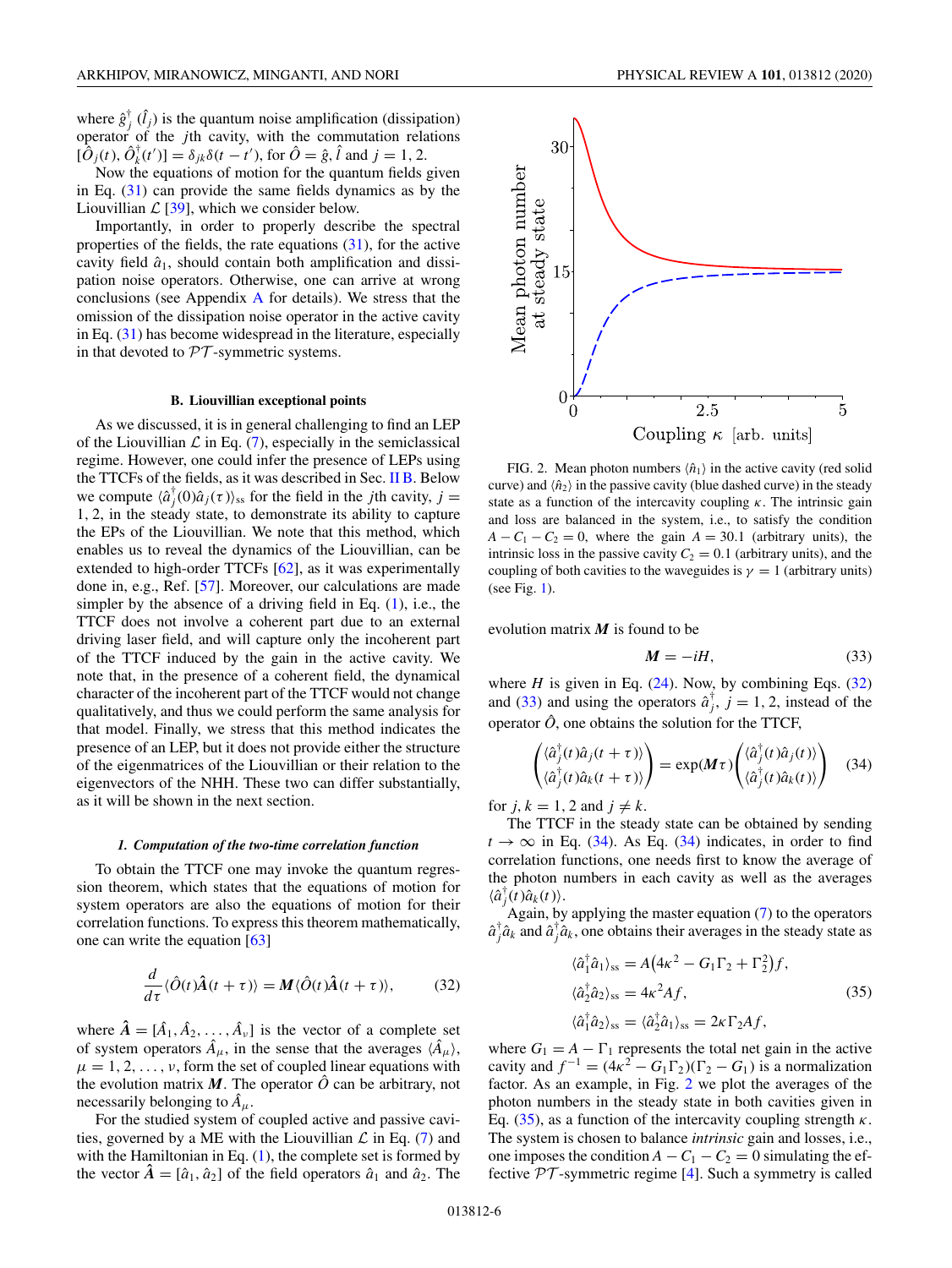<span id="page-6-0"></span>effective since the *total* gain and losses are not balanced due to nonzero waveguide coupling  $\gamma \neq 0$ , thus breaking the genuine  $PT$  symmetry (for details see also Ref. [\[64\]](#page-15-0)). As Fig. [2](#page-5-0) indicates, the average steady-state number of photons in both cavities can be large, due to the interplay between spontaneous emission and the gain in the active cavity [cf. Eq.  $(35)$ ]. By varying the coupling strength  $\kappa$  between the cavities, one obtains different values of the photon numbers in the resonators, which become identical in the limit  $\kappa \to \infty$  (see Fig. [2\)](#page-5-0):

$$
\langle \hat{n}_1 \rangle = \langle \hat{n}_2 \rangle = \frac{A}{\Gamma_+ - A}.
$$

Photon-number fluctuations are large too. For instance, for  $\kappa = 0$ , the dispersion of the number of photons in the active  $\kappa = 0$ , the dispersion of the number of photons in the active<br>cavity becomes  $\sigma(\langle \hat{n} \rangle) = \sqrt{\Gamma_1/A} \langle \hat{n} \rangle$ , which indicates the thermal character of the gain.

Now, combining Eqs. [\(34\)](#page-5-0) and [\(35\)](#page-5-0), one arrives at the formula for the TTCF in both cavities in the steady state, *and away from the LEP*, which is written

$$
\langle \hat{a}_1^{\dagger}(0)\hat{a}_1(\tau)\rangle_{\text{ss}} = u_2 \exp(-i\nu_1 \tau) + u_1 \exp(-i\nu_2 \tau),
$$
  

$$
\langle \hat{a}_2^{\dagger}(0)\hat{a}_2(\tau)\rangle_{\text{ss}} = v_2 \exp(-i\nu_1 \tau) + v_1 \exp(-i\nu_2 \tau), \quad (36)
$$

where  $v_{1,2}$  are the eigenfrequencies of the NHH in Eq. [\(25\)](#page-4-0) and  $u_{1,2}$  and  $v_{1,2}$  are functions of the system parameters given in Appendix  $\overline{B}$ . Equation (36) implies that the dynamics of the TTCF, away from the LEP, imposed by the Liouvillian is similar to that of the NHH  $\hat{H}_{\text{eff}}$  imposed on the fields. By comparing Eqs.  $(36)$  and  $(21)$ , one can see that the rate of decay of these TTCFs is exactly captured by the NHH. Most importantly, as it follows from Eq.  $(36)$ , the position of at least one of the LEPs coincides with that of the HEP:

$$
\kappa_{\rm LEP}^{\rm s} = \kappa_{\rm HEP}^{\rm s} = \frac{1}{4} |A - \Gamma_{-}|. \tag{37}
$$

When  $\kappa < \kappa_{\text{LEP}}^s$ , the TTCFs in Eq. (36) exhibit a simple exponential decay, as described by a superposition of two exponents of the Liouvillian eigenvalues  $v_1$  and  $v_2$ .

When the intercavity coupling  $\kappa$  equals  $\kappa_{\text{LEP}}^s$ , by considering a rotating reference frame at the cavity frequency  $\omega_c$ , the TTCFs in Eq. (36) reduce to

$$
\langle \hat{a}_i^{\dagger}(0)\hat{a}_i(\tau)\rangle_{\text{ss}} = \exp\left(\frac{1}{4}\lambda\tau\right)(P_i + Q_i\tau), \quad i = 1, 2, \quad (38)
$$

where  $\lambda = A - \Gamma_+ < 0$ , and the values of the constants  $P_i$  and  $Q_i$  are given in Appendix  $\bf{B}$ . We note here that the expressions for  $P_{1,2}$  and  $Q_2$  are always positive valued, whereas the values of *Q*<sup>1</sup> can be either positive or negative, depending on whether the expression  $A - \Gamma_{-}$  is positive or negative, respectively (see Appendix [B,](#page-12-0) for details). Thus, for linear systems with  $PT$  symmetry, including the effective  $PT$  symmetry, the coefficient  $Q_1$  is always positive and becomes proportional to the intercavity-coupling strength  $\kappa$ . To experimentally determine a LEP from the TTCFs in Eq. (38), one might need to implement curve-fitting techniques to capture the deviation of the TTCF from a simple exponential decay, when increasing the intercavity coupling  $\kappa$ . In particular, if  $A - \Gamma_{-} < 0$ , i.e.,  $Q_1$  < 0, then an LEP can be directly defined from the arising negative values of the TTCF in the active cavity, according to Eq. (38).

On the other hand, in general, right above the EP, i.e., when  $\kappa > \kappa_{\rm LEP}^{\rm s}$ , both TTCFs in Eq. (36) can acquire negative



FIG. 3. Two-time correlation function  $\langle \hat{a}_j^{\dagger}(0) \hat{a}_j(\tau) \rangle_{ss}$  in the steady state, according to Eq.  $(36)$ , in the rotating reference frame  $\omega_c$ , for the active (red solid curve) and passive (blue dashed curve) cavities, for different values of the intercavity coupling  $\kappa$  (in arbitrary units): (a)  $\kappa = 0.01$ , (b)  $\kappa = 0.0501$ , (c)  $\kappa = 0.1$ , and (d)  $\kappa = 0.5$ . The other system parameters are the same as in Fig. [2.](#page-5-0) For this system, the Liouvillian EP is found at  $\kappa = 0.05$  (arbitrary units), according to Eq.  $(36)$ , i.e., the point at and above which the TTCF fails to demonstrate solely an exponential decay [see the inset in (b)]. In order to capture the deviation of the TTCF from the explicit exponential behavior right above the EP, one might need longer correlation times  $\tau$  [see the inset in (b)]. All panels are shown in logarithmic scale, except the inset in (b).

values due to the increasing oscillatory term  $\beta$  in the rotating frame  $\omega_c$ . In order to catch these increasing negative values in the TTCFs, the observation of longer coherence times might be needed [see the inset in Fig.  $3(b)$ ]. Additionally, these oscillations make the TTCFs substantially deviate from the simple exponential decay when increasing  $\kappa$  [see Figs. 3(c) and  $3(d)$ ].

#### *2. Power spectrum*

We note that in real experimental situations, it might be very challenging to measure a TTCF, which is necessary to determine the exact position of the LEP. In this case, one can use complementary frequency space analysis, where instead of the TTCF one just measures the power spectra of the detected fields. Those power spectra can provide an intuitive and comprehensive interpretation of the EP. Namely, the presence of the EP, e.g., of the second order, can be revealed by a squared Lorentzian line shape in the power spectrum, corresponding to a coalescence of two resonance peaks. The latter technique has already been successfully used in, e.g., Ref. [\[11\]](#page-14-0).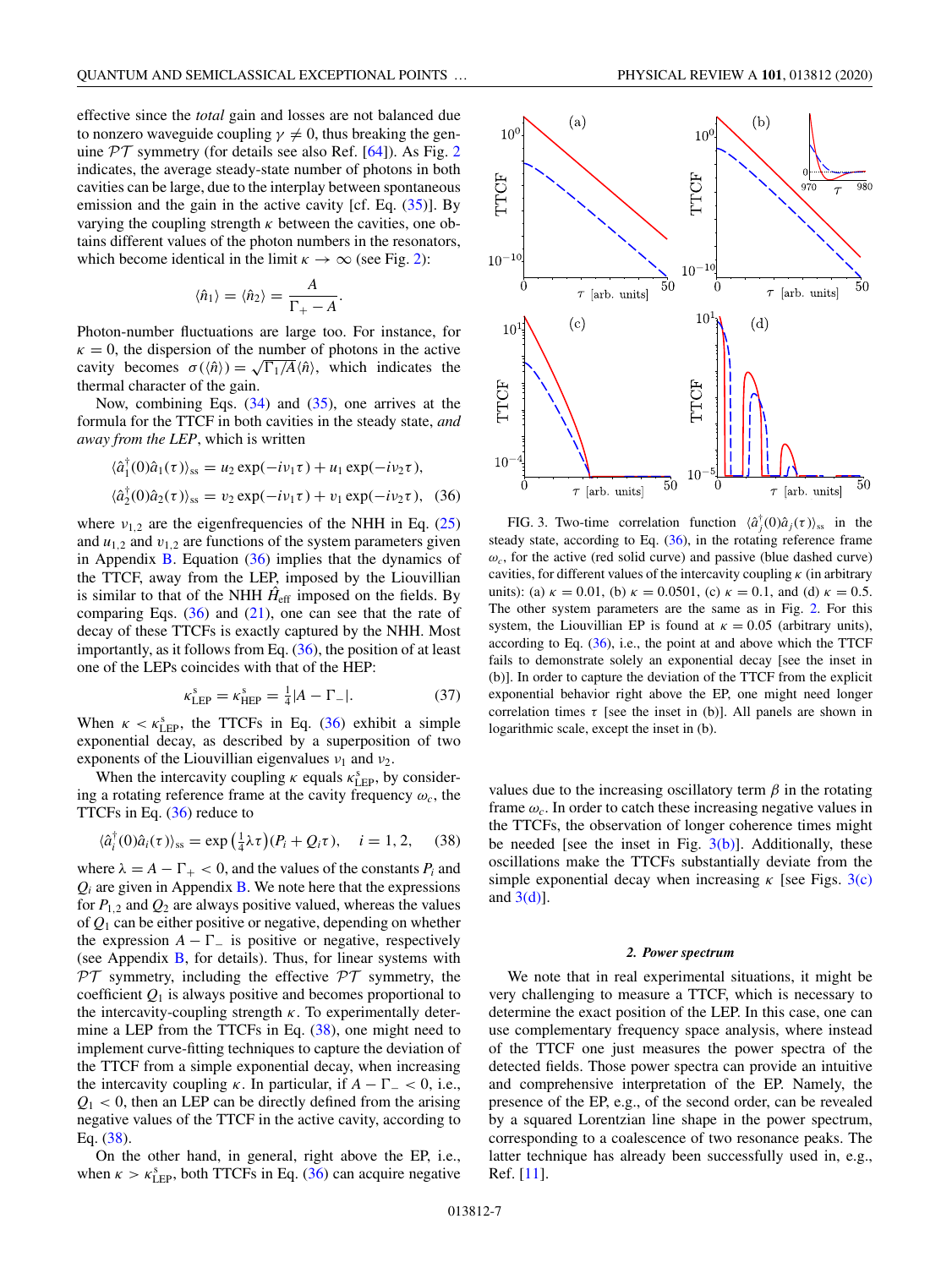<span id="page-7-0"></span>The formula for the power emission spectra in the *j*th cavity expressed via the TTCF reads

$$
S_j(\omega) = \frac{1}{2\pi} \int_{-\infty}^{\infty} \langle \hat{a}_j^{\dagger}(0)\hat{a}_j(\tau) \rangle_{\rm ss} e^{i\omega \tau} d\tau.
$$
 (39)

By combining Eqs.  $(33)$ – $(35)$  and  $(39)$ , one obtains the emission spectra in the active and passive cavities

$$
S_1(\omega) = \frac{AF}{2\pi} \left[ \Delta^2 + \frac{\Gamma_2^2}{4} \right], \quad S_2(\omega) = \frac{\kappa^2 AF}{2\pi}, \quad (40)
$$

where

$$
F = \left[\omega_+^2 \omega_-^2 + \frac{1}{4} \left(G_1^2 + \Gamma_2^2\right) \Delta^2 + \frac{1}{16} G_1 \Gamma_2 (G_1 \Gamma_2 - 8\kappa^2)\right]^{-1},
$$

where  $\Delta = \omega - \omega_c$  is the frequency detuning,  $\omega_{\pm} = \Delta \pm \kappa$ , and the net gain in the active cavity is  $G_1 = A - \Gamma_1 < 0$ .

Before we start the spectral-power analysis based on Eq. (40), we would like to make the following remark. Note that because of our definition of the power spectra given in terms of the non-Hermitian annihilation operators  $\hat{a}$  in Eq. (39), the spectrum of the vacuum is set to zero [\[39](#page-15-0)[,65\]](#page-16-0). The quantum-field spectral power  $S(\omega)$  vanishes for the vacuum, as implied by Eq. [\(37\)](#page-6-0). Indeed, the spectral power is defined as the Fourier transform of a two-time average of the non-Hermitian boson operators  $\hat{a}$  and  $\hat{a}^{\dagger}$ . In this case, the spectral power becomes proportional to the mean photon number in the steady state, which for the vacuum is zero, regardless of the presence of the dissipation noise operators. On the other hand, when performing a real experiment, one measures the spectrum of the Hermitian electric field  $\hat{\mathcal{E}}$  =  $\hat{a} + \hat{a}^{\dagger}$ , which for the vacuum in the cavity with frequency  $\omega_0$  and loss rate  $\Gamma$  gives the nonvanishing spectral power

$$
S_{\hat{\mathcal{E}}}(\omega) \equiv \int \langle \hat{\mathcal{E}}(0)\hat{\mathcal{E}}(\tau) \rangle \exp(i\omega \tau) d\tau = \frac{\Gamma}{(\omega - \omega_c)^2 + \frac{\Gamma^2}{4}}
$$

where the amplitude of the vacuum fluctuations is set to 1.

Now, by inspecting Eq. (40), one can see that the emission spectra in both cavities are provided mainly by the gain *A*. In particular, for a fixed intercavity coupling  $\kappa$ , both power spectra  $S_1(\omega) \to 0$  and  $S_2(\omega) \to 0$ , if  $A \to 0$ . On the other hand, the power spectrum  $S_2$  in the passive cavity is always zero, whenever  $\kappa = 0$ , regardless of the values of the gain *A* in the active cavity, as expected. Moreover, the formulas derived in Eq. (40) show that the emission spectra in both cavities are in general squared Lorentzians [\[66\]](#page-16-0). The latter confirms that the system can experience a mode-splitting phenomenon, i.e., there is a point in parameter space where two resonances coalesce.

The mode splitting, i.e., the appearance of the squared Lorentzians, occurs at different  $\kappa$  for the two cavities and it is defined via (see Appendix  $\bf{B}$  $\bf{B}$  $\bf{B}$  for details)

$$
\kappa_1 = \frac{\sqrt{\Gamma_2}}{2} \left[ \sqrt{(G_1 - \Gamma_2)^2 + \Gamma_2^2} + (G_1 - \Gamma_2) \right]^{1/2},
$$
  

$$
\kappa_2 = \frac{\sqrt{2}}{4} \sqrt{G_1^2 + \Gamma_2^2}.
$$
 (41)

This mode-splitting difference is due to the fact that the system has an effective  $\mathcal{PT}$  symmetry. This means that the uncompensated losses, due to the coupling of the cavities to the waveguides, affect the two-mode resolution in both cavities at the same value of  $\kappa$ . Moreover, the larger the uncompensated loss is, the larger the mode-splitting difference is.

A comparison of Eqs.  $(37)$  and  $(41)$  leads us to the conclusion that the LEPs that are exactly determined from the TTCF and those obtained via power-spectra analysis are in general are different. These spectral bifurcation points (SBPs) of power spectra, given in Eq. (41), converge to the LEP defined from the TTCF in Eq. [\(37\)](#page-6-0) only in the limit when the total loss and the total gain in the system become balanced, i.e., when  $A - \Gamma_1 - \Gamma_2 \rightarrow 0$ . This means that the extra losses induced by the imbalance of the net gain and damping in the active and passive cavities strongly affect the resolution of the genuine LEP exploiting the power spectrum. We also remark that, in the limit when  $A - \Gamma_1 - \Gamma_2 \rightarrow 0$ , the active cavity approaches the lasing threshold, where the system linearity assumption can in general fail and possibly lead to nonphysical results. Hence, since the "true" LEP is captured by the TTCF, the SBPs can be seen as an approximation of the LEP.

Nevertheless, the analysis of the power spectra can give us some additional and valuable hints to understand the physics of the system. In Fig. [4](#page-8-0) we plot the power spectra of both cavities for different values of the intercavity coupling  $\kappa$ . In Fig. [5](#page-8-0) we plot the peaks of the power spectra resonances (whose splitting signals the SBPs) and the imaginary part of  $v_{1,2}$  associated with the decay of the TTCF (whose bifurcation indicates the LEP). We choose balanced intrinsic gain and losses  $A - C_1 - C_2 = 0$  (which is the effective  $PT$ -symmetric regime). Due to the additional coupling of the cavities to the waveguides, the total gain in the system becomes smaller than the total loss, i.e.,  $A - \Gamma_1 - \Gamma_2 = A - C_1 - C_2 - 2\gamma < 0$ . Our formalism remains valid for  $\gamma$  large enough to ensure that the active cavity is far below the lasing threshold. As one can see, for very small values of  $\kappa$ , the power spectrum in both cavities is asymmetric, i.e., the emission is mainly observed in the active cavity, which has a Lorentzian shape [see Fig.  $4(a)$ ]. This is because the coupling is too small for the generated photons in the active resonator to pass into the passive cavity and be emitted. Again, this is a demonstration of the impossibility to realize  $PT$  symmetry in photonic systems due to a spontaneous emission enhanced by the gain *A*. If one were to drive the system by intense classical fields, this would eventually restore the symmetry, but completely conceal the presence of the spontaneous-emission fields. Note that similar conclusions, regarding the self-sustained radiation in the system and observed asymmetry in the emission spectra, were previously obtained in Refs. [\[66,67\]](#page-16-0) by applying scattering theory.

By increasing the coupling strength  $\kappa$ , the emission spectrum in the active cavity starts exhibiting a squared-Lorentzian line shape [see Fig.  $4(b)$ ], which signals the mode splitting arising in the active resonator, i.e., the appearance of an SBP in the system (see Fig. [5\)](#page-8-0). At the same time, the emission spectrum in the passive cavity becomes comparable in power to the power spectrum in the active resonator but with a Lorentzian line shape [see Figs. [4\(b\)](#page-8-0) and [5\]](#page-8-0). Further increasing  $\kappa$  leads to a clear mode splitting in the active resonator and the emergence of a squared-Lorentzian line in the passive resonator [see Figs.  $4(c)$  and [5\]](#page-8-0). For even larger values of  $\kappa$ ,  $S_1$ and *S*<sup>2</sup> are Lorentzian and coincide with each other, showing

,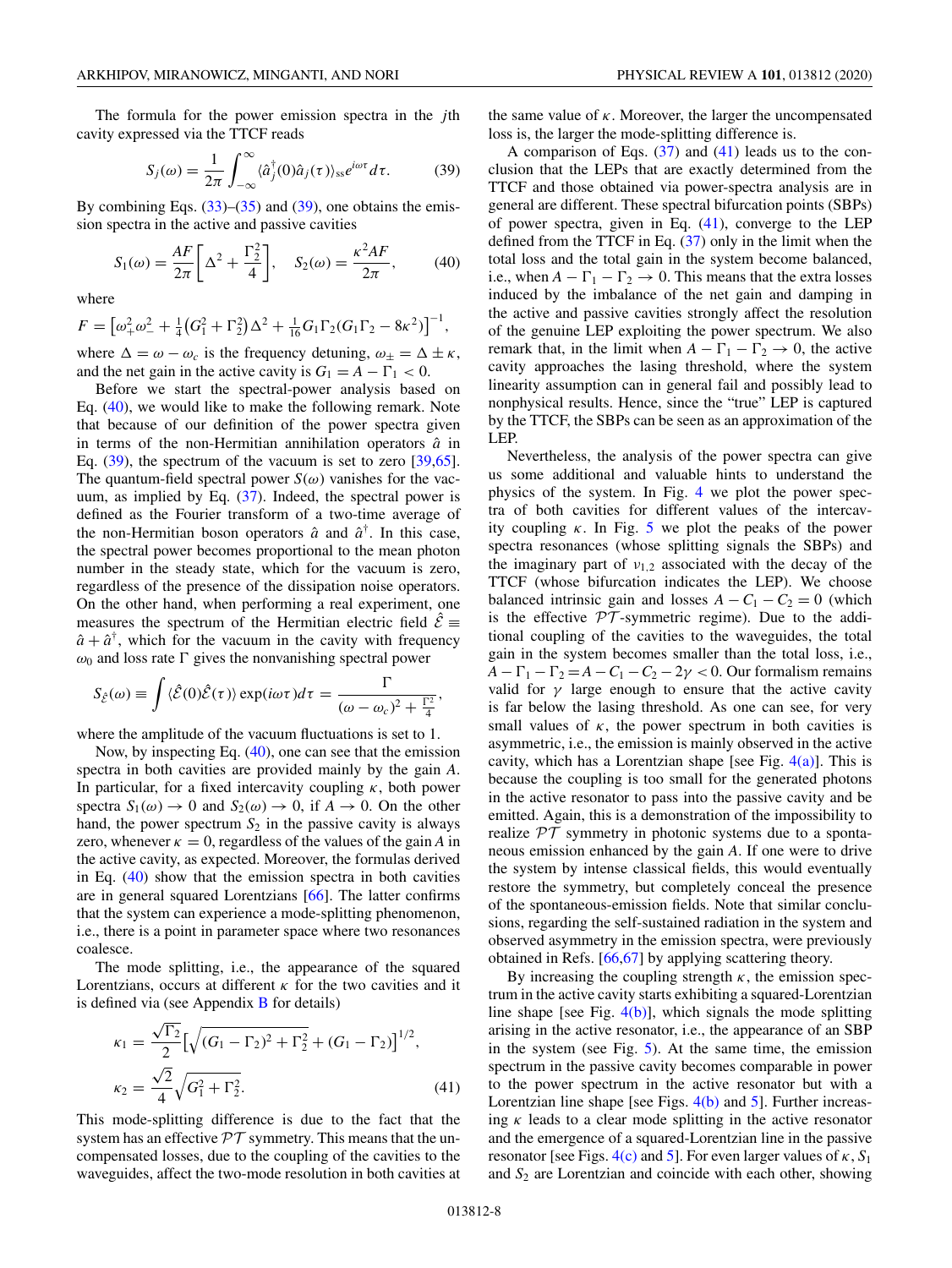<span id="page-8-0"></span>

FIG. 4. Power spectra  $S_i(\omega)$ , according to Eq. [\(40\)](#page-7-0), in the active (red solid curve) and passive (blue dashed curve) cavities versus the frequency detuning  $\Delta = \omega - \omega_c$  for different values of the intercavity coupling  $\kappa$  (in arbitrary units): (a)  $\kappa = 0.1$ , (b)  $\kappa = 0.278$ , (c)  $\kappa =$ 0.5, and (d)  $\kappa = 5$ . We assumed that the system has an intrinsic balanced gain and losses satisfying the relation  $A - C_1 - C_2 = 0$ . The system parameters are the same as in Fig. [2.](#page-5-0) Near SBPs, given in Eq. [\(41\)](#page-7-0), the spectra exhibit squared Lorentzian line shapes [see (b) and (c)], while far away from the SBPs, the spectra are Lorentzian with one peak below the SBPs and two peaks above the SBPs [see (a) and (d)]. This figure demonstrates that, in general, the Liouvillian EP cannot be faithfully determined from the power-spectra analysis, in contrast to the TTCF, shown in Fig. [3.](#page-6-0)

two well-separated lines, which, in the limit  $\kappa \to \infty$ , become proportional to the intercavity splitting  $\kappa$  [see Figs. 4(d) and 5].

### *3. Discussion about the semiclassical limit*

To summarize this section, we have defined and compared the HEP and one of the LEPs in the semiclassical regime. Whereas the HEP has been directly obtained from the spectra of the NHH, the LEP has been determined from the TTCF, which enables the detection of the LEPs in the system. The analysis provided implies that, in this regime, both the HEP and at least one of the LEPs appear for the same combination of system parameters and have the same decay rate. We note that although, in general, one fails to identify the exact value of an LEP from the power spectra based on the resonant peaks splitting, it might be possible to detect it by utilizing other statistical measures applied to the spectrum curves, e.g., such as bimodal coefficients or Binder cumulants. That study, however, is beyond the scope of this work. Finally, in the special cases when the system approaches the genuine  $\mathcal{PT}$ symmetry with balanced total gain and losses in both cavities,



FIG. 5. Resonances of the power spectra in the active (red solid curve) and passive (blue dashed curve) cavities from Fig. 4 (see also Appendix [B](#page-12-0) for details). The system parameters are the same as in Fig. [2.](#page-5-0) There is a shift between mode splittings in the two cavities, which is increasing with increasing value of waveguide couplings  $\gamma_1 = \gamma_2 = \gamma$ . For comparison, the imaginary frequencies  $v_{1,2}$  of the Liouvillian (gray dash-dotted curves), which are the same as the real frequencies of the NHH given in Eq.  $(25)$ , are also displayed on the graph. The imaginary frequencies of the Liouvillian and resonances of the emission spectra coincide in the limit  $\kappa \to \infty$ . On the other hand, the LEP of  $\mathcal L$  in Eq. [\(37\)](#page-6-0) and SBPs of  $S_{1,2}$  in Eq. [\(41\)](#page-7-0) tend to coincide in the limit  $A - \Gamma_1 - \Gamma_2 \rightarrow 0$ , i.e., in the limit where the assumption of the linearity of the system can fail.

the mode splitting phenomenon in the power spectra tends to occur at the exact value of the LEP.

## **IV. HAMILTONIAN AND LIOUVILLIAN EXCEPTIONAL POINTS IN THE QUANTUM SINGLE-PHOTON LIMIT**

Let us consider a situation when there is no more than one photon in each cavity, i.e.,  $\langle \hat{n}_i \rangle \ll 1$ ,  $i = 1, 2$ . This can be easily achieved when the ratio between the gain and the losses in the active cavity is very low, i.e.,  $A/\Gamma_1 \ll 1$ , according to Eq. [\(35\)](#page-5-0). In this case, the Hilbert space of the system can be reduced to a four-dimensional space, spanned by the vectors  $|j\rangle|k\rangle$  with  $j, k = 0, 1$ . As a result, we can easily represent both the NHH and Liouvillian as small matrices, allowing their diagonalization and the study of their EPs in the quantum single-photon limit.

#### **A. Non-Hermitian Hamiltonian exceptional points**

In the two-photon cutoff Hilbert space, the effective NHH in Eq.  $(8)$  attains the matrix form (see Appendix [C](#page-13-0) for details)

$$
\hat{H}_{\text{eff}} \equiv \begin{pmatrix} 0 & & & & \\ & \omega_c - i\frac{\Gamma_2}{2} & & i\kappa & \\ & -i\kappa & & \omega_c + \frac{i}{2}(A - \Gamma_1) & \\ & & & 2\omega_c + \frac{i}{2}(A - \Gamma_+) \end{pmatrix},
$$
\n(42)

with eigenvalues

$$
\eta_0 = 0, \quad \eta_1 = 2\omega_c + \frac{i}{2}(A - \Gamma_+), \quad \eta_{2,3} = \nu_{1,2}, \quad (43)
$$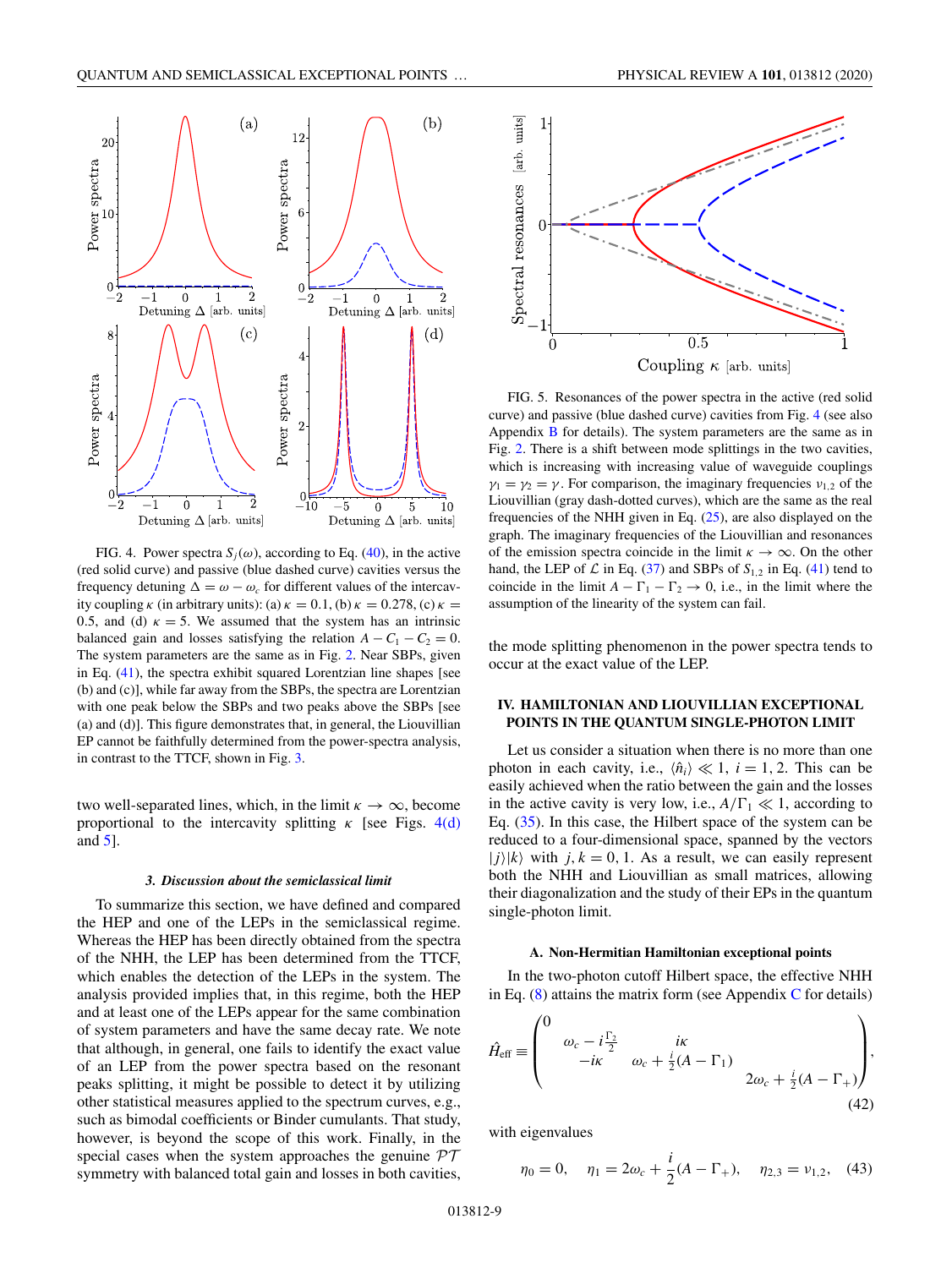<span id="page-9-0"></span>where  $v_{1,2}$  are given in Eq. [\(25\)](#page-4-0). Note that, because of the resized NHH  $H_{\text{eff}}$ , compared to that in Eq. [\(24\)](#page-4-0), apart from the same eigenvalues  $\eta_{2,3}$ , this NHH has also two additional eigenvalues  $\eta_0$  and  $\eta_1$ . Again, because the eigenvalues  $\eta_i$  in Eq. [\(43\)](#page-8-0) are complex, the NHH  $\hat{H}_{\text{eff}}$  can attain both right and left eigenvectors.

The right eigenvectors of the NHH  $\hat{H}_{\text{eff}}$  in Eq. [\(42\)](#page-8-0), away from the HEP, are

$$
|\psi_0\rangle = |00\rangle,
$$
  
\n
$$
|\psi_1\rangle = |11\rangle,
$$
  
\n
$$
|\psi_{2,3}\rangle \equiv (A - \Gamma_- \pm \beta)|10\rangle + 4\kappa|01\rangle,
$$
\n(44)

with  $\beta$  given below Eq. [\(25\)](#page-4-0). The normalization coefficients for the eigenstates  $|\psi_{2,3}\rangle$  in Eq. (44) can be safely dropped, since the system considered in this quantum regime does not exhibit the  $PT$  symmetry, where the eigenstates might not be normalized [\[59\]](#page-15-0).

By inspecting Eq. (44), one can clearly see the coalescence of the eigenvalues  $\eta_2 = \eta_3 = i(A - \Gamma) / 4$  and that the eigenvectors  $|\psi_2\rangle$  and  $|\psi_3\rangle$  coalesce to the maximally entangled state  $|\psi_{\text{HEP}}\rangle \equiv |10\rangle + |01\rangle$ , which occurs at the following HEP:

$$
\kappa_{\rm HEP}^{\rm q} = \frac{1}{4} |A - \Gamma_{-}|. \tag{45}
$$

As expected, for this NHH  $\hat{H}_{\text{eff}}$ , the HEPs coincide in the semiclassical and single-photon limits.

At the HEP, the NHH  $\hat{H}_{\text{eff}}$  becomes nondiagonalizable, i.e., it attains a Jordan form. Hence, the generalized eigenspace of the NHH  $\hat{H}_{\text{eff}}$  consists of the eigenvectors

$$
|\psi_0\rangle = |00\rangle, \quad |\psi_1\rangle = |11\rangle, \quad |\psi_{\text{HEP}}\rangle \equiv |10\rangle + |01\rangle \quad (46)
$$

and the singlet-type pseudoeigenvector [\[59\]](#page-15-0)

$$
|\psi_{\text{HEP}}^{\prime}\rangle \equiv |10\rangle - |01\rangle. \tag{47}
$$

#### **B. Liouvillian exceptional points**

#### *1. Eigenvalues*

Within the two-photon approximation, the Liouvillian  $\mathcal L$  in Eq. [\(7\)](#page-2-0) is a  $4 \times 4$  matrix. By combining Eqs. (7) and [\(9\)](#page-2-0), one obtains the eigenvalues of  $\mathcal L$  (see Appendix [C](#page-13-0) for details),

$$
\lambda_0 = 0, \quad \lambda_{1,2} = i\omega_c - \frac{1}{2}A_+ + \frac{1}{4}E_{\pm},
$$
  
\n
$$
\lambda_{3,4} = -\frac{1}{2}(A_+ \pm D), \quad \lambda_{5,6} = -\frac{1}{2}A_+,
$$
  
\n
$$
\lambda_7 = 2i\omega_c - \frac{1}{2}A_+, \quad \lambda_{8,9} = i\omega_c - \frac{1}{2}A_+ - \frac{1}{4}E_{\pm},
$$
  
\n
$$
\lambda_{10} = -A_+, \quad \lambda_{11,12,13,14,15} = \lambda_{1,2,7,8,9}^*,
$$
\n(48)

where  $D = \sqrt{A_{-}^2 - 16\kappa^2}$ ,  $A_{\pm} = A + \Gamma_{\pm}$ , and

$$
E_{\pm} = \sqrt{2} \sqrt{(A + \Gamma_1)^2 + \Gamma_2^2 - 16\kappa^2 \pm F},
$$

with

$$
F = [A_{+}^{2}A_{-}^{2} + 16\kappa^{2}(8A\Gamma_{2} - A_{+}^{2})]^{1/2}.
$$

As an example, we plot the frequency spectrum  $\lambda_i$  of the Liouvillian in Fig. 6.

Note that the Liouvillian frequency spectrum in general strongly depends on the interaction  $\kappa$  between the fields in the two cavities, particularly when  $\Gamma_i \gg \Gamma_j$ , *i*, *j* = 1, 2 and *i*  $\neq$  *j*.



FIG. 6. Liouvillian EPs and the real part of its eigenvalues  $\lambda_j$ , according to Eq. (48): Re[ $\lambda_0$ ] (red solid curve), Re[ $\lambda_{1,2}$ ] (blue dashdotted curves), Re[ $\lambda_{3,4}$ ] (green dashed curves), Re[ $\lambda_{5,6,7}$ ] (purple solid curve),  $Re[\lambda_{8,9}]$  (cyan dotted curves), and  $Re[\lambda_{10}]$  (orange solid curve). The gain in the active cavity  $A = 0.01$  (arbitrary units), while the losses in the active and passive cavities are the same as in Fig. [2.](#page-5-0) The maximum value of the mean photon number in the active cavity is  $\langle \hat{n}_1 \rangle_{\text{max}} \approx 3 \times 10^{-4}$ . For comparison, the HEP (vertical gray dotted line) of the NHH, given in Eq. (45), is also displayed. This graph indicates that, in the single-photon regime, the LEPs and HEPs tend to coincide. Moreover, as it follows from the plot, the values of the two LEPs, given in Eqs. [\(53\)](#page-10-0) and [\(57\)](#page-11-0), also show the tendency to overlap.

This means that compared to the case when both cavities are isolated from each other, the decay rates  $\lambda_i$  of the Liouvillian states can be either substantially facilitated or impeded by this interaction [\[68–70\]](#page-16-0).

#### *2. Eigenmatrices*

The eigenmatrices  $\hat{\rho}_i$ , corresponding to the real-valued eigenvalues  $\lambda_i$ , can be written as

$$
\hat{\rho}_{j} = \frac{1}{N_{j}} \begin{pmatrix} \rho_{00}^{(j)} & & \\ & \rho_{01}^{(j)} & \\ & & \rho_{10}^{(j)} \\ & & & \\ \end{pmatrix}, \quad j = 0, 10, \quad (49)
$$
\n
$$
\hat{\rho}_{3,4} = \begin{pmatrix} \rho_{00}' \pm f_{1}D & & \\ & \rho_{01}' \pm f_{2}D & \rho_{0110}' \pm f_{3}D \\ & \rho_{0110}' \pm f_{3}D & \rho_{10}' \pm f_{4}D \\ & & & \\ \end{pmatrix}, \tag{50}
$$

$$
\hat{\rho}_5 = \begin{pmatrix}\n\rho_{00} & & & & \\
 & \rho_{01} & \rho_{0110} & \\
 & \rho_{0110} & \rho_{10} & \\
 & & & \rho_{11}\n\end{pmatrix},
$$
\n
$$
\hat{\rho}_6 = \begin{pmatrix}\n0 & & & \\
 & \hat{\sigma}_y & \\
 & & 0\n\end{pmatrix},
$$
\n(51)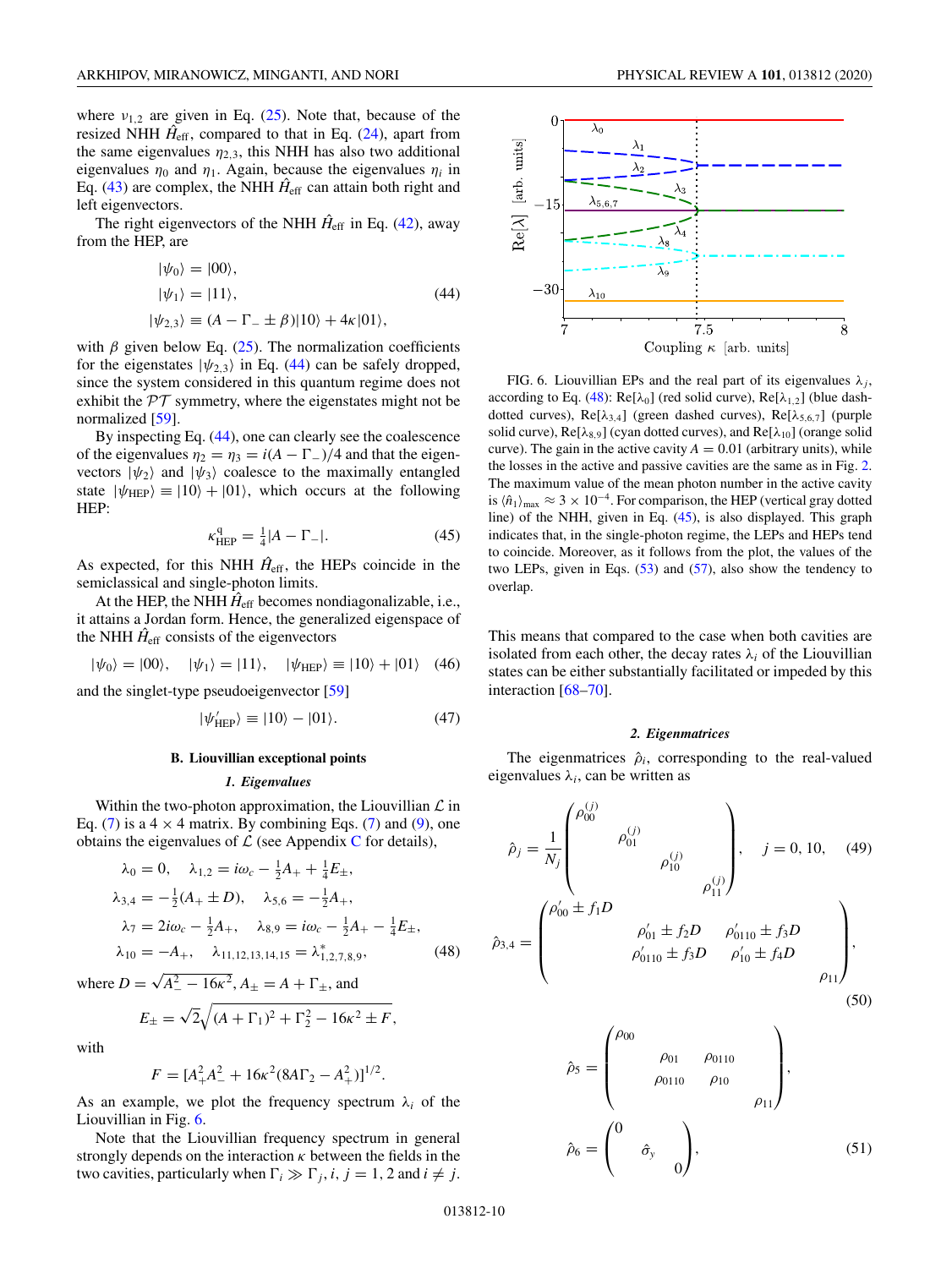<span id="page-10-0"></span>where *D* is given in Eq. [\(48\)](#page-9-0),  $\hat{\sigma}_v$  is a 2  $\times$  2 Pauli matrix, and the rest of the parameters are given in Appendix [C.](#page-13-0) The remaining non-Hermitian eigenmatrices with complex eigenvalues are

$$
\hat{\rho}_k = \begin{pmatrix}\n0 & \rho_{0001}(\lambda_k) & \rho_{0010}(\lambda_k) & & & \\
0 & 0 & 0 & \rho_{0111} \\
0 & 0 & \rho_{1011}(\lambda_k) & 0\n\end{pmatrix},
$$
\n
$$
k = 1, 2, 8, 9,
$$
\n
$$
\hat{\rho}_7 = \begin{pmatrix}\n1 \\
1 \\
\end{pmatrix},
$$
\n(52)

and for the eigenvalues  $\lambda_l$ , with  $l = 11, 12, 13, 14, 15$ , the eigenmatrices are found as a Hermitian conjugate of the eigenmatrices  $\hat{\rho}_k$ , with  $k = 1, 2, 7, 8, 9$ , respectively, where  $\hat{\rho}_k$ are given in Eq. (52). The exact values of all the eigenmatrices in Eqs.  $(49)$ – $(52)$  are given in Appendix [C.](#page-13-0) Obviously, the spectrum of the Liouvillian  $\mathcal L$  is much richer than that of the NHH  $\hat{H}_{\text{eff}}$ .

#### *3. Spectral decomposition and LEPs*

*a. Study of*  $\hat{\rho}_{0,10}$ . The Hermitian diagonal eigenmatrix  $\hat{\rho}_0$ in Eq. [\(49\)](#page-9-0) is the steady-state density matrix. As expected, the steady state is nothing else but a classical mixture of the states  $|jk\rangle\langle jk|$ , where  $j, k = 0, 1$ . The Hermitian eigenmatrix  $\hat{\rho}_{10}$  instead is responsible for the dynamical evolution of the diagonal elements  $|jk\rangle\langle jk|$  towards the steady state with the decaying rate  $\lambda_{10}$ .

*b. Study of*  $\hat{\rho}_{3,4}$ . We now study the eigenmatrices  $\hat{\rho}_{3,4}$  since, as it will be shown below, their eigenstates are the closest to those defined in Eq. [\(44\)](#page-9-0). As it was stressed earlier, the EP of the Liouvillian is defined as a point in the parameter space where the eigenvalues and eigenmatrices of  $\mathcal L$  coincide. By inspection of Eqs.  $(48)$  and  $(50)$ , one can see that both eigenvalues  $\lambda_{3,4}$  and corresponding eigenmatrices  $\hat{\rho}_{3,4}$ coincide whenever  $D = 0$ . Moreover, the eigenvalues  $\lambda_{3,4}$  and eigenmatrices  $\hat{\rho}_{3,4}$  coalesce with the eigenvalue  $\lambda_5$  in Eq. [\(48\)](#page-9-0) and the eigenmatrix  $\hat{\rho}_5$  in Eq. [\(51\)](#page-9-0), respectively. Therefore, the Liouvillian  $\mathcal L$  acquires a third-order EP given by

$$
\kappa_{\text{LEP},1}^{\text{q}} = \frac{1}{4}|A_{-}| = \frac{1}{4}|A + \Gamma_{1} - \Gamma_{2}|. \tag{53}
$$

The subscript 1 in  $\kappa_{\text{LEP},1}^q$  stands for the first LEP since, as it will be shown below, there are at least two LEPs in the system, which in the limit  $A \to 0$  coincide.

Remarkably, despite the fact that the HEP  $\kappa_{\text{HEP}}^{\text{q}}$  and LEP  $\kappa_{\text{LEP},1}^{\text{q}}$  are of different order and have a slightly different forms (opposite signs at  $\Gamma_1$  and  $\Gamma_2$ ), they occur for the same combination of parameters in the weak-gain regime, where the two-photon cutoff can be safely applied. Namely, when considering a two-photon cutoff, one must bear in mind that the gain *A* in the active cavity should be very small compared to the total loss in the active cavity, i.e.,  $A/\Gamma_1 \ll 1$ , in order to justify the two-photon approximation. Therefore, in the case when *A* becomes negligible compared to both  $\Gamma_1$  and  $\Gamma_2$ , the LEP and HEP tend to coincide, i.e.,  $\kappa_{\text{HEP}}^{\text{q}} \cong \kappa_{\text{LEP,1}}^{\text{q}}$ (see also Fig. [6\)](#page-9-0). Most importantly, our numerical results also indicate that even by increasing the gain *A* and enlarging the



FIG. 7. Liouvillian EPs and the real parts of their eigenvalues  $\lambda$ for a multiphoton system with up to eight photons in each cavity. The system parameters are the gain in the active cavity  $A = 0.5$  (arbitrary units) and the losses in the active and passive cavities, which are the same as in Fig. [2.](#page-5-0) For comparison, the HEP of the NHH (vertical gray dotted line), given in Eq. [\(45\)](#page-9-0), is also displayed. This graph indicates that with an increasing photon number in the system, the LEPs and HEP tend to coincide as in Fig. [6.](#page-9-0)

subspace of the Hilbert space to higher photon excitations, the LEP and HEP demonstrate the same tendency to overlap, i.e.,  $\kappa_{\text{LEP},1}^{\text{q}} \rightarrow \kappa_{\text{HEP}}^{\text{q}}$  with increasing  $\langle \hat{n}_1 \rangle$  (see also Fig. 7). Therefore, the same EP can have *different* order for the NHH  $\hat{H}_{\text{eff}}$  and the Liouvillian  $\mathcal{L}$ .

Note that the previous discussion can also be generalized if we consider two *truly* coupled two-level systems. Namely, if instead of considering the small-gain regime of a bosonic system we take under consideration a system where the photonphoton interaction determines a photon-blockade regime, the NHH fails to capture not only the nature of the LEP, but also the parameters for which it occurs.

When  $\kappa < \kappa_{\text{LEP},1}^q$ , both eigenmatrices  $\hat{\rho}_{3,4}$  are Hermitian and one can immediately find their eigenstates as follows:

$$
|\psi_0^{(3,4)}\rangle = |00\rangle,
$$
  
\n
$$
|\psi_1^{(3,4)}\rangle = |11\rangle,
$$
  
\n
$$
|\psi_{2,3}^{(3)}\rangle = 4\kappa|01\rangle + (D \pm |A_{-}|)|10\rangle,
$$
  
\n
$$
|\psi_{2,3}^{(4)}\rangle = 4\kappa|01\rangle + (-D \pm |A_{-}|)|10\rangle.
$$
 (54)

Direct inspection of Eq. (54) reveals that the subspace of the eigenstates of the density matrices  $\hat{\rho}^{(2,3)}$  resembles the space of the eigenstates of the NHH  $\hat{H}_{\text{eff}}$  in Eq. [\(44\)](#page-9-0). Moreover, in the limit  $A \rightarrow 0$ , this resemblance turns into equivalence.

When  $\kappa = \kappa_{\text{LEP},1}^q$ , then  $\lambda_3 = \lambda_4 = \lambda_5 = \lambda_{\text{EP}} = -A_+/2$ and  $\hat{\rho}_3 = \hat{\rho}_4 = \hat{\rho}_5$  (see also Fig. [6\)](#page-9-0). The latter implies that the eigenstates of the Liouvillian at this LEP, which belong to the eigenmatrix  $\hat{\rho}_5$  and describe the intercavity fields interaction, are the maximally entangled states, according to Eq. [\(59\)](#page-11-0). Additionally, at the LEP  $\kappa_{\text{LEP},1}^q$ , the algebraic multiplicity of the eigenvalue  $\lambda_{\text{LEP}}$  exceeds its geometric multiplicity, according to Eqs.  $(48)$ ,  $(50)$ , and  $(51)$ . Namely, the algebraic multiplicity of  $\lambda_{\text{LEP}}$  becomes 4, but geometric multiplicity equals 2, because there are only two linearly independent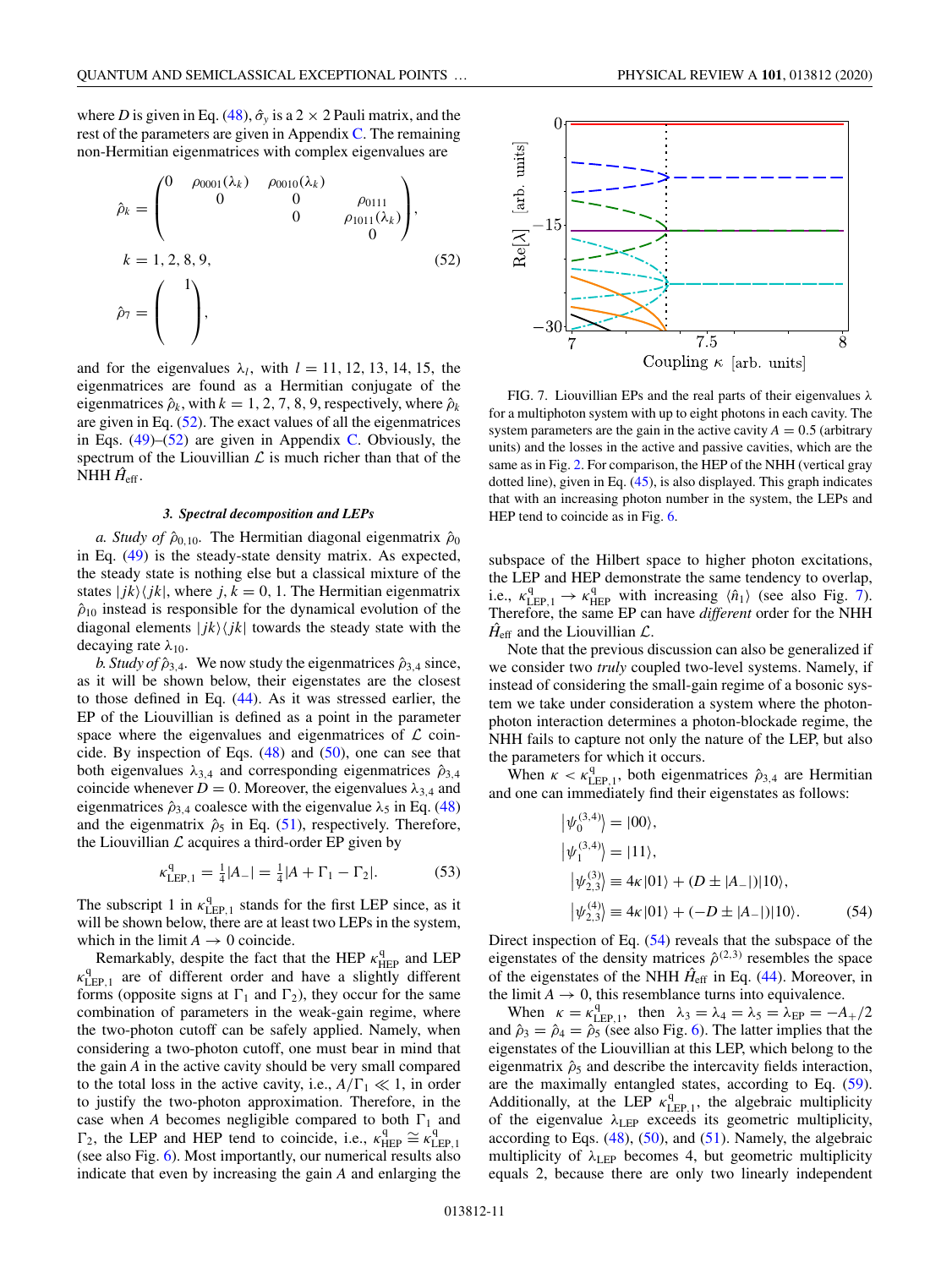<span id="page-11-0"></span>eigenmatrices  $\hat{\rho}_{5,6}$  for this eigenvalue. The rank of the eigenmatrices  $\hat{\rho}_{3,4,5}$  is the same and equals 4, whereas the rank of the eigenmatrix  $\hat{\rho}_6$  equals 2. Therefore, one has to find two additional generalized pseudoeigenmatrices of rank 4 for the Liouvillian  $\mathcal{L}$ , which takes on a Jordan form in this case. These pseudoeigenmatrices, denoted by  $\hat{\rho}'_5$  and  $\hat{\rho}''_5$ , can be found via Jordan chain relations (see Appendix [D](#page-13-0) for details). When found, the density matrix  $\hat{\rho}(t)$  of the system can be decomposed in the form given in Eq. [\(15\)](#page-3-0), with an additional contribution  $c''_{\text{EP}}(t)\hat{\rho}''_{\text{EP}}$ , where  $\hat{\rho}''_{\text{EP}} = \hat{\rho}''_5$  and  $c''_{\text{EP}}(t) =$  $t^2 \exp(\lambda_{\text{EP}} t) \text{Tr}[\hat{\sigma}''_5 \hat{\rho}(0)].$ 

When  $\kappa > \kappa_{\text{LEP},1}^{\text{q}}$ , one has to consider the symmetric  $\hat{\rho}_{3,4}^{\text{s}}$ and antisymmetric  $\hat{\rho}_{3,4}^a$  density matrices, as was explained above. Thus, one eventually finds the form of the eigenstates for the symmetric density matrices  $\hat{\rho}_{3,4}^s$ ,

$$
\begin{aligned} \left| \psi_0^{(3,4)} \right|_s &= |00\rangle, \\ \left| \psi_3^{(3,4)} \right|_s &= |11\rangle, \\ \left| \psi_{1,2}^{(3,4)} \right|_s &\equiv -\delta |01\rangle + (D^2 \pm \sqrt{\delta^2 + D^4}) |10\rangle, \end{aligned} \tag{55}
$$

where  $\delta = 4\kappa A_{-}$ . The antisymmetric matrices  $\hat{\rho}_{3,4}^a$  instead have the eigenstates

$$
\left| \psi_0^{(3,4)} \right|_a = |00\rangle, \n\left| \psi_{1,2}^{(3,4)} \right|_a \equiv -4\kappa |01\rangle + (A_- \pm \gamma)|10\rangle,
$$
\n(56)

where  $\gamma = \sqrt{16\kappa^2 + A_{-}^2}$ . As one can see from Eqs. (55) and (56), the eigenstates of  $\hat{\rho}_3^{s,a}$  and  $\hat{\rho}_4^{s,a}$  are the same. This stems from the fact that  $\hat{\rho}_4 = \hat{\rho}_3^{\dagger}$  according to Eq. [\(50\)](#page-9-0), in the case when  $\kappa > \kappa_{\text{LEP},1}^{\text{q}}$ . As both Eqs. (55) and (56) infer, in this case, there is also no exact matching between the eigenstates of  $\hat{H}_{\text{eff}}$  and  $\hat{\rho}_{3,4}^{s,a}$  of the Liouvillian  $\mathcal{L}$ , thus providing a different description of the interaction between the cavities. In the limit  $\kappa \to \infty$ , the two antisymmetric intercavity eigenstates reduce to  $|\psi_{1,2}^{(3,4)}\rangle_a \equiv |10\rangle \pm |01\rangle$ , whereas the symmetric intercavity eigenstates  $|\psi_{2,3}^{(3,4)}\rangle$  reduce to either  $|01\rangle$  or  $|10\rangle$ . According to Eqs.  $(10)$  and  $(48)$ , away from the EPs, the elements  $|\psi_n^{(3,4)}\rangle_{s,a}\langle\psi_n^{(3,4)}|$  of the eigenmatrices  $\hat{\rho}_{3,4}^{s,a}$  in Eqs. (55) and (56), apart from the exponential decay, also acquire an oscillating term proportional to *D*.

*c. Study of*  $\hat{\rho}_{1,2,8,9}$ . Now let us focus on the non-Hermitian eigenmatrices  $\hat{\rho}_i$ ,  $i = 1, 2, 8, 9$ , given in Eq. [\(52\)](#page-10-0). These eigenmatrices define the second LEP in the system:

$$
\kappa_{\text{LEP},2}^{\text{q}} = \frac{| (A + \Gamma_1)^2 - \Gamma_2^2 |}{4\sqrt{A_+^2 - 8A\Gamma_2}}.
$$
 (57)

At the LEP  $\kappa_{\text{LEP},2}$ , one can observe the coalescence of the eigenmatrices  $\hat{\rho}_1$  and  $\hat{\rho}_2$ , as well as the coalescence of the eigenmatrices  $\hat{\rho}_8$  and  $\hat{\rho}_9$ , and the same applies to their Her-mitian conjugate (see Fig. [6\)](#page-9-0). Thus, the LEP  $\kappa_{\text{LEP},2}^q$  is of *second order*. In particular, when  $A \ll \Gamma_{1,2}$ , which is true in the two-photon cutoff, the LEP  $\kappa_{\text{LEP},2}^{\text{q}}$  is also inclined to coincide with  $\kappa_{\text{LEP},1}^{\text{q}}$  and  $\kappa_{\text{HEP}}^{\text{q}}$  (see Fig. [6\)](#page-9-0). Importantly, the same conclusion regarding the convergence of the LEPs to the HEP remains valid even when we try to increase the gain *A*, i.e., by extending the Hilbert space to larger photon numbers (see Fig. [7\)](#page-10-0).

By performing the eigendecomposition of the Hermitian symmetric and antisymmetric eigenmatrices  $\hat{\rho}_i^{s,a}$ ,  $i =$ 1, 2, 8, 9, the corresponding wave functions  $|\psi_n^{(i)}\rangle$  in general take the form of the superpositions  $|\psi_n^{(s,a)}\rangle = \sum c_{ij}|i\rangle|j\rangle$ . Moreover, away from the EPs, the eigenmatrix elements  $|\psi_n^{(s,a)}\rangle \langle \psi_n^{(s,a)}|$ , in addition to gradually decaying, rapidly oscillate around the cavity resonance frequency  $\omega_c$ , according to Eqs.  $(10)$  and  $(48)$ .

*d. Study of*  $\hat{\rho}_{5,6}$ . The real eigenvalue  $\lambda_{5,6}$  in Eq. [\(48\)](#page-9-0) has both algebraic and geometric multiplicity of 2. This means that there are two linearly independent eigenmatrices corresponding to this eigenvalue, which are given in Eq.  $(51)$ . The Hermitian nondiagonal eigenmatrix  $\hat{\rho}_5$ , along with the eigenstates  $|00\rangle$  and  $|11\rangle$ , has the following intercavity maximally entangled states:

$$
\left|\psi_{1,2}^{(5)}\right| \equiv |01\rangle \pm |10\rangle. \tag{58}
$$

On the other hand, the eigenmatrix  $\hat{\rho}_6$  possesses only the following entangled states:

$$
\left|\psi_{1,2}^{(6)}\right| \equiv |01\rangle \pm i|10\rangle. \tag{59}
$$

The elements  $|\psi_n^{(j)}\rangle \langle \psi_n^{(j)}|$  of the eigenmatrix  $\hat{\rho}_j$ ,  $j = 5, 6$ , decay in time with the rate  $\lambda_{5,6}$ .

*e. Study of*  $\hat{\rho}_7$ . Finally, we find that the non-Hermitian eigenmatrices  $\hat{\rho}_7$  and  $\hat{\rho}_7^{\dagger}$  give the intercavity eigenstates

$$
\left|\psi_{1,2}^{(7)}\right| \equiv |00\rangle \pm |11\rangle. \tag{60}
$$

The products  $|\psi_{1,2}^{(7)}\rangle \langle \psi_{1,2}^{(7)}|$ , which constitute the eigenmatrix  $\hat{\rho}_7$ , also decay with the same rate as the states  $\hat{\rho}_{5,6}$ , but oscillate at the double frequency  $2\omega_c$ , according to Eqs. [\(10\)](#page-3-0) and [\(48\)](#page-9-0).

*f. General discussion about the spectral decomposition.* In the single-photon limit, the LEPs and HEPs tend to coincide, as in the semiclassical case for many photons. On the other hand, the spectral properties of the Liouvillian drastically differ from those of the NHH and exhibit a rich dynamical nature. Most importantly, even if the LEPs and HEPs coincide for the same set of system parameters, they can have completely different order, thus pointing to the different nature of HEPs and LEPs.

#### **V. CONCLUSION**

We have studied the quantum and semiclassical exceptional points of a linear non-Hermitian system of coupled cavities with losses and gain within the Scully-Lamb quantum laser model. Specifically, we have found the expressions for the HEPs and LEPs of the non-Hermitian system in both semiclassical and quantum regimes, i.e., when the system contains classical fields with either many photons or single photons, respectively. Our results have demonstrated that in either regime the positions of both HEPs and LEPs tend to be the same. Moreover, physical quantities such as the decay rates of the first-order correlation functions are the same. In the semiclassical regime, we have calculated the HEP from the spectra of the effective non-Hermitian Hamiltonian, whereas the LEP has been determined from the two-time correlation function. Importantly, our analysis has also revealed that it is exactly a TTCF that enables us to identify a true LEP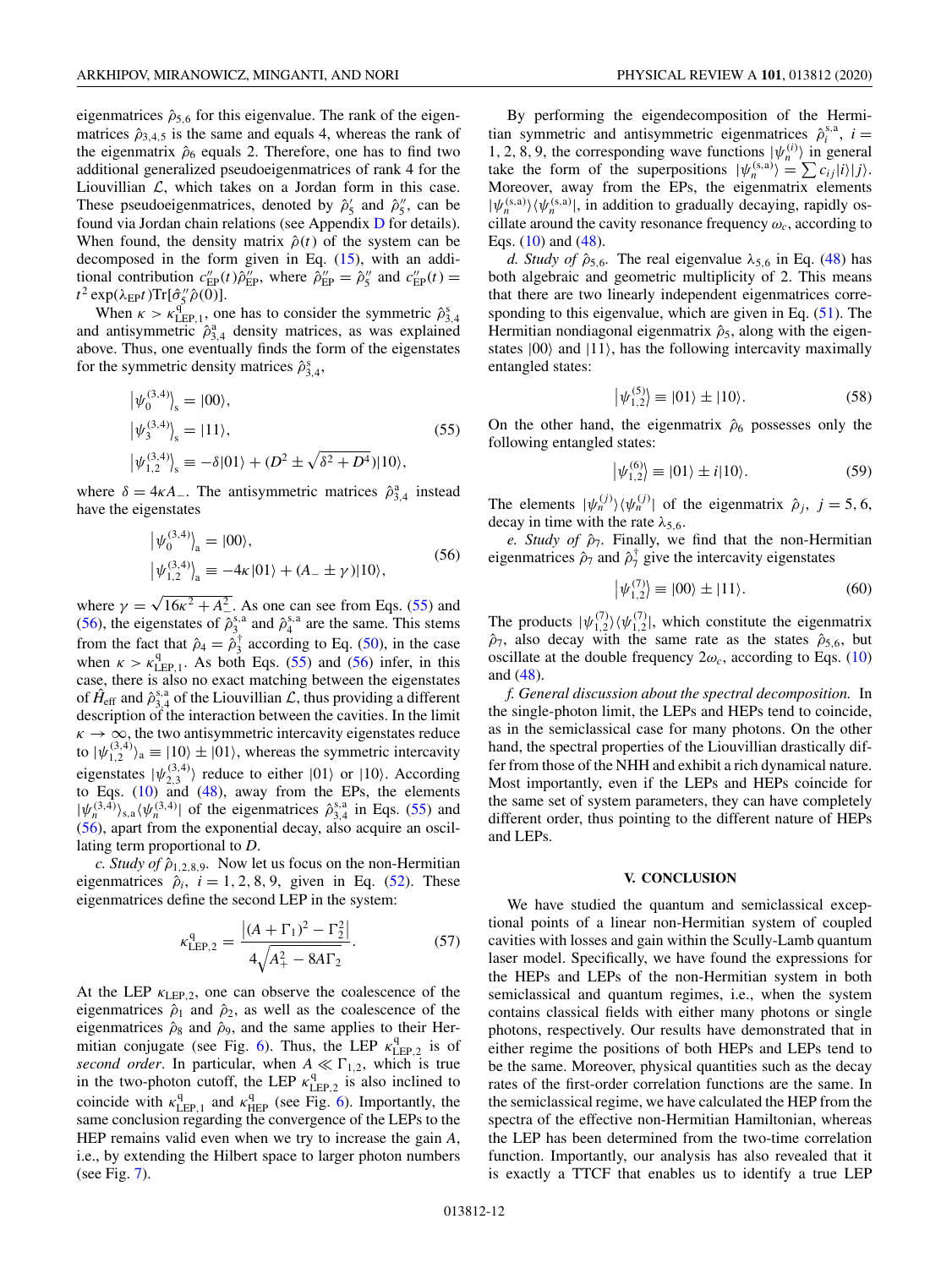<span id="page-12-0"></span>in the semiclassical regime, whereas the field power spectra in general fail to reveal the exact value of the LEP. In the quantum mode, we have assumed that the system contains no more than one photon in each cavity, thus allowing us to write down both the NHH and Liouvillian in a finite matrix form. Our calculations have also indicated that, whereas the parameters for HEPs and LEPs can coincide, the spectral structure of the Liouvillian is much richer compared to the NHH, revealing its full dynamical nature. Moreover, we have found that, in the quantum regime, the very order of EPs can be different for HEPs and LEPs, with LEPs being in general of higher order.

#### **ACKNOWLEDGMENTS**

The authors acknowledge Alberto Biella, Nicola Bartolo, Sahin K. Özdemir, and Jan Peřina, Jr. for insightful discussions. I.I.A. acknowledges the Grant Agency of the Czech Republic for support through Grant No. 17-23005Y, Project No. CZ.02.1.01 0.0 0.0 16\_019 0000754. F.M. was supported by the FY2018 JSPS Postdoctoral Fellowship for Research in Japan. F.N. was supported in part by the MURI Center for Dynamic Magneto-Optics via the Air Force Office of Scientific Research (Grant No. FA9550-14-1-0040), Army Research Office (Grant No. W911NF-18-1-0358), Asian Office of Aerospace Research and Development (Grant No. FA2386-18-1-4045), Japan Science and Technology Agency (via the Q-LEAP program and the CREST Grant No. JP-MJCR1676), Japan Society for the Promotion of Science (JSPS) (JSPS-RFBR Grant No. 17-52-50023 and JSPS-FWO Grant No. VS.059.18N), and the RIKEN-AIST Challenge Research Fund, the Foundational Questions Institute (FQXi), and the NTT-PHI Labs.

## **APPENDIX A: REMARKS REGARDING THE USE OF QUANTUM LANGEVIN FORCES IN SEC. III A**

Here we would like to make a few comments regarding the widespread use of quantum Langevin forces, given in Eq. [\(31\)](#page-4-0), which encompass the quantum noise in the system.

In the usual approach, applied in the related literature [\[71,72\]](#page-16-0), especially devoted to the  $PT$ -symmetric cavities, one may encounter the Langevin equations for the quantum fields  $\hat{a}_1$  and  $\hat{a}_2$  in the coupled cavities (ignoring the complex frequency part)

$$
\frac{d}{dt}\hat{a}_1 = \frac{g_1}{2}\hat{a}_1 - \kappa \hat{a}_2 + \sqrt{g_1} \hat{f}_1^{\dagger},
$$
 (A1a)

$$
\frac{d}{dt}\hat{a}_2 = -\frac{g_2}{2}\hat{a}_2 + \kappa \hat{a}_1 + \sqrt{g_2}\hat{l}_2, \tag{A1b}
$$

where  $g_1 > 0$  ( $g_2 > 0$ ) describes amplification (damping) in the active (passive) cavity and  $\hat{f}^{\dagger}_j$  ( $\hat{l}_j$ ) is the quantum Langevin force describing quantum noise amplification (dissipation) in the *j*th cavity. Moreover, one applies the Markovian approximation, i.e.,

$$
[\hat{O}_j(t), \hat{O}_k^{\dagger}(t')] = \delta_{jk}\delta(t - t'), \tag{A2}
$$

where  $\hat{O} = \hat{f}$ , and  $\hat{l}$ ,  $j = 1, 2$ .

In the case when there are no thermal photons in the environment, one obtains

$$
\langle \hat{f}_j(t)\hat{f}_j^\dagger(t')\rangle = \langle \hat{l}_j(t)\hat{l}_j^\dagger(t')\rangle = \delta(t - t'). \tag{A3}
$$

For the case when  $\kappa = 0$ , by direct calculation using Eqs.  $(A1)$ , one acquires the following expression for the mean photon number in the active cavity:

$$
\langle \hat{n}_1(t) \rangle = \exp(2g_1t) - 1. \tag{A4}
$$

Needless to say, this expression diverges in the limit  $t \to \infty$ . In this case, one needs to incorporate a nonlinear term in Eq. (A1a), accountable for gain saturation.

For the case when the active cavity is below the lasing threshold and again assuming  $\kappa = 0$ , by blindly replacing the gain  $g_1$  in Eq. (A1a) by the net negative gain  $g_1 = A - \Gamma_1 < 0$ , where *A* is the total gain and  $\Gamma_1$  is the total loss in the active cavity, one obtains the unphysical solution with  $\langle \hat{n}_1(t) \rangle < 0$ . To resolve the latter problem, one has to modify Eq.  $(A1)$  with an additional noise operator  $\hat{l}_1$  responsible for dissipation, i.e.,

$$
\frac{d}{dt}\hat{a}_1 = \frac{A - \Gamma_1}{2}\hat{a}_1 - \kappa \hat{a}_2 + \sqrt{A}\hat{f}_1^{\dagger} + \sqrt{\Gamma_1}\hat{l}_1, \n\frac{d}{dt}\hat{a}_2 = -\frac{\Gamma_2}{2}\hat{a}_2 + \kappa \hat{a}_1 + \sqrt{\Gamma_2}\hat{l}_2.
$$
\n(A5)

Now the rate equations in the form given in Eq.  $(A5)$  provide the same spectral properties of the system as the rate equations derived from the linear Scully-Lamb ME [\(7\)](#page-2-0).

It is important to stress that even the Langevin equations [\(31\)](#page-4-0) for the effective NHH  $\hat{H}_{\text{eff}}$  given in Eq. [\(8\)](#page-2-0) may lead to erroneous results when the laser cavity operates near the threshold. In this case, it is necessary to apply the general Scully-Lamb ME [\(2\)](#page-2-0) [\[38\]](#page-15-0).

## **APPENDIX B: ADDITIONAL CALCULATIONS FOR SEC. III B**

## **1. Coefficients for the TTCFs in Eq. [\(36\)](#page-6-0)**

The coefficients  $u_{1,2}$  and  $v_{1,2}$  in Eq. [\(36\)](#page-6-0) have the forms

$$
u_{1,2} = \frac{-A}{2N} \{ [\Gamma_2(A - \Gamma_+) - 4\kappa^2] \beta
$$
  
\n
$$
\pm (A - \Gamma_+) [\Gamma_2(A - \Gamma_-) - 4\kappa^2] \}, \qquad (B1)
$$
  
\n
$$
v_{1,2} = \frac{2A\kappa^2}{N} [\beta \pm (A - \Gamma_+)],
$$

where

$$
N = (A - \Gamma_+)[(A - \Gamma_1)\Gamma_2 - 4\kappa^2]\beta.
$$
 (B2)

## **2.** Formulas for constants  $P_i$  and  $Q_i$  in Eq. [\(38\)](#page-6-0)

For the TTCFs  $\langle \hat{a}_i^{\dagger}(0)\hat{a}_i(\tau) \rangle_{\rm ss}$ ,  $i = 1, 2$ , the expressions for *Pi* and *Qi* become

$$
P_1 = -A \frac{4\Gamma_2^2 + (A - \Gamma_+)^2}{(A - \Gamma_+)^3},
$$
  
\n
$$
Q_1 = -A \frac{(A - \Gamma_+)(A - \Gamma_-)(A - \Gamma_1 - 3\Gamma_2)}{4(A - \Gamma_+)^3},
$$
  
\n
$$
P_2 = -A \frac{(A - \Gamma_-)^2}{(A - \Gamma_+)^3},
$$
  
\n
$$
Q_2 = A \frac{(A - \Gamma_-)^2}{4(A - \Gamma_+)^2}.
$$
 (B3)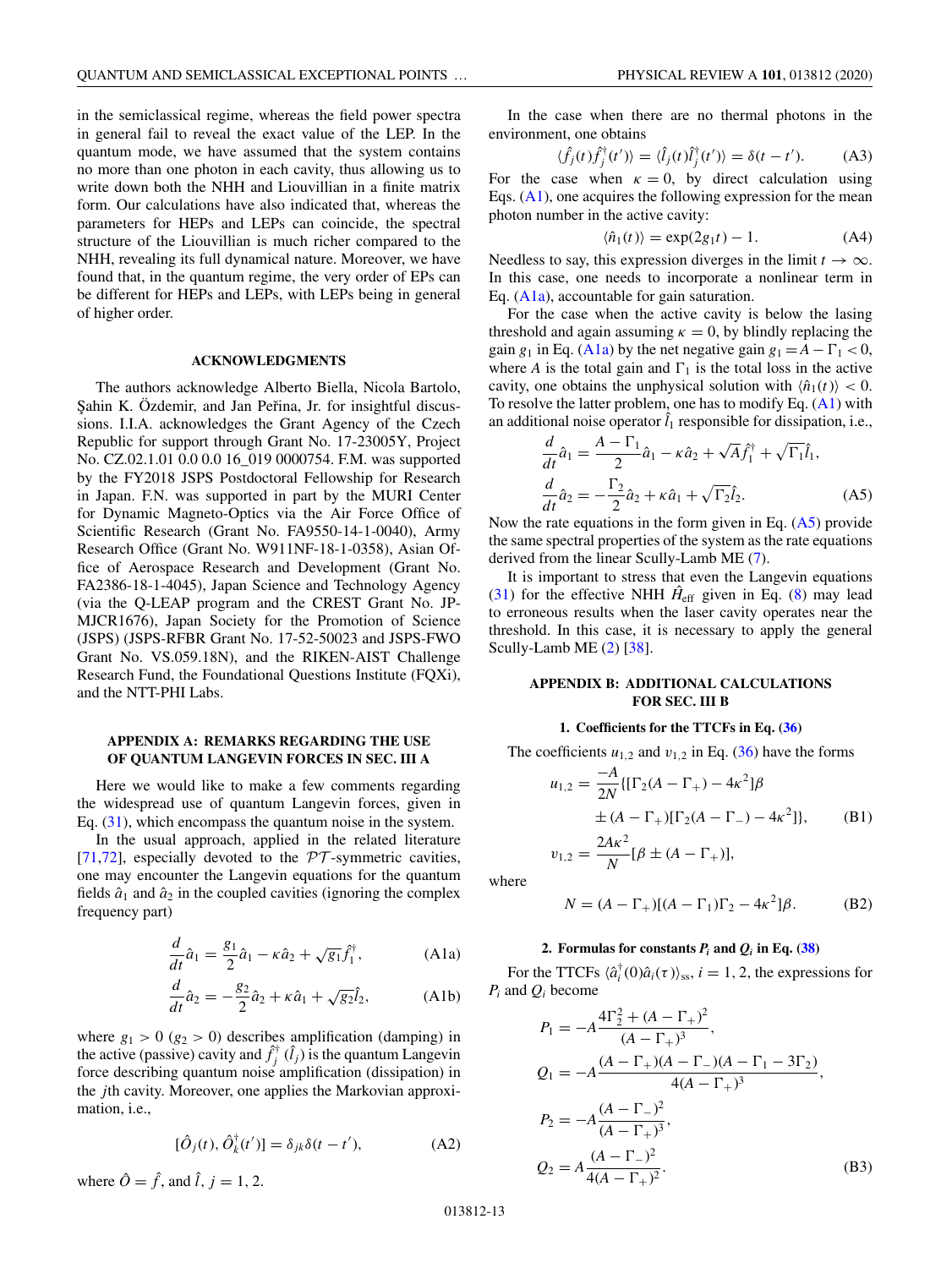<span id="page-13-0"></span>For the linear system under consideration, the condition  $A - \Gamma_+ < 0$  is always satisfied. The latter implies that the constants  $P_{1,2}$  and  $Q_2$  are always positive valued. On the other hand, the positivity (negativity) of the constant  $Q_1$  is determined by the positivity (negativity) of the expression  $A - \Gamma_{-}$ , which can be either positive or negative.

## **3. Resonant frequencies of the power spectra** *S***<sup>1</sup> and** *S***<sup>2</sup> presented in Fig. [5](#page-8-0)**

The frequencies of the resonant peaks in the emission spectra  $S_i(\omega)$  can be found as the maxima of the functions  $S_1(\omega)$  and  $S_2(\omega)$ . By solving the equations

$$
\frac{dS_j(\omega)}{d\omega} = 0, \quad j = 1, 2,
$$

with respect to  $\omega$ , one finds the following relations for the spectral peaks in both cavities:

$$
\omega_1^{\pm} = \omega_c \pm \frac{1}{2} \text{Re} \{ \left[ 2\kappa \sqrt{4\kappa^2 + 2\Gamma_2 (\Gamma_2 - G_1)} - \Gamma_2^2 \right]^{1/2} \},
$$
  

$$
\omega_2^{\pm} = \omega_c \pm \frac{1}{4} \text{Re} \left[ \sqrt{16\kappa^2 - 2(G_1^2 + \Gamma_2^2)} \right].
$$
 (B4)

From Eq. (B4) one can easily find the conditions at which the two resonant peaks coalesce in either cavity, as given in Eq. [\(41\)](#page-7-0).

## **APPENDIX C: LIOUVILLIAN EIGENMATRICES ˆ***ρ<sup>i</sup>* **GIVEN IN EQS. [\(49\)](#page-9-0)–[\(52\)](#page-10-0)**

Within the effective Hilbert space spanned by the vectors  $| jk \rangle$ ,  $j, k = 0, 1$ , the annihilation boson operators for the fields  $\hat{a}_1$  and  $\hat{a}_2$  in the active and passive cavities take the matrix forms

$$
\hat{a}_1 = \begin{pmatrix} 0 & 1 \\ 0 & 0 \end{pmatrix} \otimes \hat{I}, \quad \hat{a}_2 = \hat{I} \otimes \begin{pmatrix} 0 & 1 \\ 0 & 0 \end{pmatrix}, \qquad \text{(C1)}
$$

respectively, where  $\hat{I}$  is the  $2 \times 2$  identity matrix. By using the matrix representation of the boson operators in Eq. (C1), one can straightforwardly calculate the eigenvalues and eigenmatrices of the Liouvillian  $\mathcal L$  in Eqs. [\(7\)](#page-2-0) and [\(9\)](#page-2-0). Below we write the elements of the Liouvillian eigenmatrices  $\hat{\rho}_j$  given in Eqs. [\(49\)](#page-9-0)–[\(52\)](#page-10-0).

## **1.** Liouvillian eigenmatrix  $\hat{\rho}_0$  in Eq. [\(49\)](#page-9-0)

The elements of the steady-state eigenmatrix  $\hat{\rho}_0$ , given in Eq. [\(49\)](#page-9-0), are

$$
\rho_{00} = \Gamma_1 \Gamma_2 A_+^2 + 4\kappa^2 \Gamma_+^2,
$$
  
\n
$$
\rho_{01} = 4A\kappa^2 \Gamma_+,
$$
  
\n
$$
\rho_{10} = A(\Gamma_2 A_+^2 + 4\kappa^2 \Gamma_+),
$$
  
\n
$$
\rho_{11} = 4A\kappa^2,
$$
  
\n
$$
N_0 = A_+^2 [4\kappa^2 + \Gamma_2 (A + \Gamma_1)].
$$
\n(C2)

#### **2.** Liouvillian eigenmatrix  $\hat{\rho}_{10}$  in Eq. [\(49\)](#page-9-0)

The elements of the traceless eigenmatrix  $\hat{\rho}_{10}$ , in Eq. [\(49\)](#page-9-0), become

$$
\hat{\rho}_{10} = \text{diag}(1, -1, -1, 1). \tag{C3}
$$

## **3. Liouvillian eigenmatrices**  $\hat{\rho}_{3,4}$  **in Eq. [\(50\)](#page-9-0)**

The elements of the traceless eigenmatrices  $\hat{\rho}_{3,4}$ , given in Eq.  $(50)$ , take the form

$$
\rho'_{00} \pm f_1 D = -8\kappa^2 \Gamma_- - \Gamma_2 A_-^2 \pm \Gamma_2 A_- D,
$$
  
\n
$$
\rho'_{01} \pm f_2 D = -4\kappa^2 (A - \Gamma_+) \pm 4\kappa^2 D,
$$
  
\n
$$
\rho'_{0110} \pm f_3 D = -2\kappa (\Gamma_2 A_- + 8\kappa^2) \pm 2\kappa \Gamma_2 D,
$$
  
\n
$$
\rho'_{10} \pm f_4 D = \Gamma_2 A_-^2 - 4\kappa^2 (A - \Gamma_1 + 3\Gamma_2)
$$
  
\n
$$
\pm (\Gamma_2^2 - \Gamma_2 (A + \Gamma_1) + 4\kappa^2) D,
$$
  
\n
$$
\rho_{11} = 8A\kappa^2.
$$
 (C4)

#### **4.** Liouvillian eigenmatrix  $\hat{\rho}_5$  in Eq. [\(51\)](#page-9-0)

The elements of the traceless Hermitian eigenmatrix  $\hat{\rho}_5$ , given in Eq.  $(51)$ , are written as

$$
\rho_{00} = -8\Gamma_{+} \kappa^{2},
$$
  
\n
$$
\rho_{01} = \rho_{10} = -4\kappa^{2} (A - \Gamma_{+}),
$$
  
\n
$$
\rho_{0110} = -\kappa [4A\Gamma_{1} + (A - \Gamma_{+})(A - \Gamma_{-})],
$$
  
\n
$$
\rho_{11} = 8A\kappa^{2}.
$$
\n(C5)

## **5.** Liouvillian eigenmatrices  $\hat{\rho}_{1,2,8,9}$  in Eq. [\(52\)](#page-10-0)

The elements of the traceless eigenmatrices  $\hat{\rho}_{1,2,8,9}$ , given in Eq. [\(52\)](#page-10-0), have the forms

$$
\rho_{0001} = 4\kappa [\pm E_{\pm} (\Gamma_{+} - A) \pm F + A_{+}^{2} - 4A\Gamma_{2}],
$$
  
\n
$$
\rho_{0010} = \pm E_{\pm} (\Gamma_{2}^{2} - (A + \Gamma_{1})^{2} \pm F) \pm 2\Gamma_{2}F
$$
  
\n
$$
+ 2\Gamma_{2} (\Gamma_{2}^{2} - (A + \Gamma_{1})^{2}) + 16\kappa^{2} (A - \Gamma_{+}), \quad (C6)
$$
  
\n
$$
\rho_{0111} = 32A\kappa^{2},
$$
  
\n
$$
\rho_{1011} = 8A\kappa (2\Gamma_{2} \pm E_{\pm}),
$$

where  $E_{\pm}$  and *F* are given in Eq. [\(48\)](#page-9-0). The eigenmatrices  $\hat{\rho}_{1,2}$  have the elements given in Eq. (C6) with  $E_{\pm}$  and  $\pm F$ , respectively. The eigenmatrices  $\hat{\rho}_{8,9}$  have the elements given in Eq. (C6) with  $-E_{\pm}$  and  $\pm F$ , respectively.

# **APPENDIX D: HERMITIAN PSEUDOEIGENMATRICES**  $\hat{\rho}'_5$  AND  $\hat{\rho}''_5$

The generalized pseudoeigenmatrices  $\hat{\rho}'_5$  and  $\hat{\rho}''_5$  can be found from the eigenmatrix  $\hat{\rho}_5$ , given in Eq. [\(51\)](#page-9-0), by applying Jordan chain relations, i.e.,

$$
\mathcal{L}\hat{\rho}_5 - \lambda_{\text{LEP}}\hat{\rho}_5 = 0,
$$
  
\n
$$
\mathcal{L}\hat{\rho}_5' - \lambda_{\text{LEP}}\hat{\rho}_5' = \hat{\rho}_5,
$$
  
\n
$$
\mathcal{L}\hat{\rho}_5'' - \lambda_{\text{LEP}}\hat{\rho}_5'' = \hat{\rho}_5'.
$$
\n(D1)

By combining Eqs.  $(51)$  and  $(D1)$ , one can straightforwardly arrive at the pseudoeigenmatrices  $\hat{\rho}'_5$  and  $\hat{\rho}''_5$ , which have the following general form:

$$
\hat{\rho}_5^j \equiv \begin{pmatrix} a^j & 0 & 0 & 0 \\ 0 & b^j & \alpha^j & 0 \\ 0 & \alpha^j & c^j & 0 \\ 0 & 0 & 0 & d^j \end{pmatrix}, \quad j = \{', \text{ }^{\prime\prime}\}.
$$
 (D2)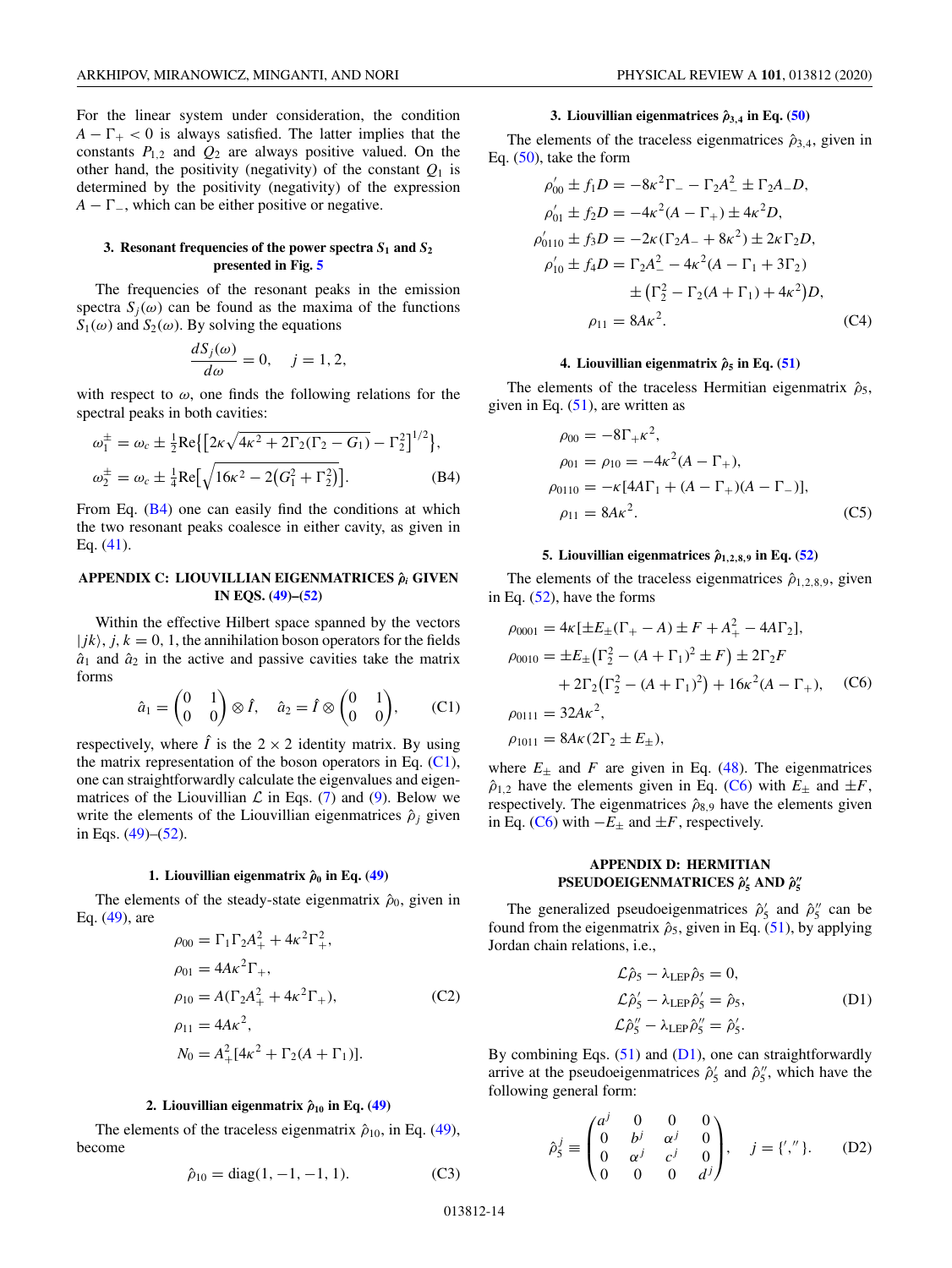<span id="page-14-0"></span>The elements of the pseudoeigenmatrix  $\hat{\rho}'_5$  have the form

$$
a' = 2\Gamma_2 A_- - 2\Gamma_+,
$$
  
\n
$$
b' = \frac{1}{2}A_-^2 - (A - \Gamma_+),
$$
  
\n
$$
c' = -\frac{1}{2}A_+^2 + 2\Gamma_2^2 - (A - \Gamma_+),
$$
  
\n
$$
a' = 2A,
$$
  
\n
$$
\alpha' = \Gamma_2 A_- - A_+
$$
\n(D3)

and the elements of the pseudoeigenmatrix  $\hat{\rho}^{\prime\prime}_5$  read

$$
a'' = \frac{6\Gamma_2^2 + (-6A - 4\Gamma_1 + 8)\Gamma_2 - 2\Gamma_1(A + \Gamma_1)}{A_-},
$$
  
\n
$$
c'' = \frac{-5\Gamma_2^2 + (6A + 4\Gamma_1 - 6)\Gamma_2 - A^2 + \Gamma_1^2 - 2A - 2\Gamma_1}{A_-},
$$
  
\n
$$
b'' = 2 - (A - \Gamma_+),
$$

- [1] C. M. Bender and S. Boettcher, Real Spectra in Non-Hermitian Hamiltonians Having PT Symmetry, [Phys. Rev. Lett.](https://doi.org/10.1103/PhysRevLett.80.5243) **[80](https://doi.org/10.1103/PhysRevLett.80.5243)**, [5243](https://doi.org/10.1103/PhysRevLett.80.5243) [\(1998\)](https://doi.org/10.1103/PhysRevLett.80.5243).
- [2] S. K. Özdemir, S. Rotter, F. Nori, and L. Yang, Parity-time symmetry and exceptional points in photonics, [Nat. Mater.](https://doi.org/10.1038/s41563-019-0304-9) **[18](https://doi.org/10.1038/s41563-019-0304-9)**, [783](https://doi.org/10.1038/s41563-019-0304-9) [\(2019\)](https://doi.org/10.1038/s41563-019-0304-9).
- [3] M. Miri and A. Alù, Exceptional points in optics and photonics, [Science](https://doi.org/10.1126/science.aar7709) **[363](https://doi.org/10.1126/science.aar7709)**, [eaar7709](https://doi.org/10.1126/science.aar7709) [\(2019\)](https://doi.org/10.1126/science.aar7709).
- [4] L. Feng, R. El-Ganainy, and L. Ge, Non-Hermitian photonics based on parity-time symmetry, [Nat. Photon.](https://doi.org/10.1038/s41566-017-0031-1) **[11](https://doi.org/10.1038/s41566-017-0031-1)**, [752](https://doi.org/10.1038/s41566-017-0031-1) [\(2017\)](https://doi.org/10.1038/s41566-017-0031-1).
- [5] R. El-Ganainy, K. G. Makris, M. Khajavikhan, Z. H. Musslimani, S. Rotter, and D. N. Christodoulides, Non-Hermitian physics and PT symmetry, [Nat. Phys.](https://doi.org/10.1038/nphys4323) **[14](https://doi.org/10.1038/nphys4323)**, [11](https://doi.org/10.1038/nphys4323) [\(2018\)](https://doi.org/10.1038/nphys4323).
- [6] *Parity-Time Symmetry and its Applications*, edited by D. Christodoulides and J. Yang (Springer, Singapore, 2018).
- [7] Z. Lin, H. Ramezani, T. Eichelkraut, T. Kottos, H. Cao, and D. N. Christodoulides, Unidirectional Invisibility Induced by PT -Symmetric Periodic Structures, [Phys. Rev. Lett.](https://doi.org/10.1103/PhysRevLett.106.213901) **[106](https://doi.org/10.1103/PhysRevLett.106.213901)**, [213901](https://doi.org/10.1103/PhysRevLett.106.213901) [\(2011\)](https://doi.org/10.1103/PhysRevLett.106.213901).
- [8] A. Regensburger, C. Bersch, M.-A. Miri, G. Onishchukov, D. N. Christodoulides, and U. Peschel, Parity-time synthetic photonic lattices, [Nature \(London\)](https://doi.org/10.1038/nature11298) **[488](https://doi.org/10.1038/nature11298)**, [167](https://doi.org/10.1038/nature11298) [\(2012\)](https://doi.org/10.1038/nature11298).
- [9] L. Feng, Z. J. Wong, R.-M. Ma, Y. Wang, and X. Zhang, Singlemode laser by parity-time symmetry breaking, [Science](https://doi.org/10.1126/science.1258479) **[346](https://doi.org/10.1126/science.1258479)**, [972](https://doi.org/10.1126/science.1258479) [\(2014\)](https://doi.org/10.1126/science.1258479).
- [10] H. Hodaei, M.-A. Miri, M. Heinrich, D. N. Christodoulides, and M. Khajavikhan, Parity-time-symmetric microring lasers, [Science](https://doi.org/10.1126/science.1258480) **[346](https://doi.org/10.1126/science.1258480)**, [975](https://doi.org/10.1126/science.1258480) [\(2014\)](https://doi.org/10.1126/science.1258480).
- [11] B. Peng, Ş. K. Özdemir, F. Lei, F. Monifi, M. Gianfreda, G. L. Long, S. Fan, F. Nori, C. Bender, and L. Yang, Parity-timesymmetric whispering-gallery microcavities, [Nat. Phys.](https://doi.org/10.1038/nphys2927) **[10](https://doi.org/10.1038/nphys2927)**, [394](https://doi.org/10.1038/nphys2927) [\(2014\)](https://doi.org/10.1038/nphys2927).
- [12] L. Chang, X. Jiang, S. Hua, C. Yang, J. Wen, L. Jiang, G. Li, G. Wang, and M. Xiao, Parity-time symmetry and variable optical isolation in active-passive-coupled microresonators, [Nat. Photon.](https://doi.org/10.1038/nphoton.2014.133) **[8](https://doi.org/10.1038/nphoton.2014.133)**, [524](https://doi.org/10.1038/nphoton.2014.133) [\(2014\)](https://doi.org/10.1038/nphoton.2014.133).
- [13] H. Jing, Ş. K. Özdemir, X.-Y. Lü, J. Zhang, L. Yang, and F. Nori, PT -Symmetric Phonon Laser, [Phys. Rev. Lett.](https://doi.org/10.1103/PhysRevLett.113.053604) **[113](https://doi.org/10.1103/PhysRevLett.113.053604)**, [053604](https://doi.org/10.1103/PhysRevLett.113.053604) [\(2014\)](https://doi.org/10.1103/PhysRevLett.113.053604).

$$
d'' = 2A,
$$
  
\n
$$
\alpha'' = -\frac{-2\Gamma_2(A_- - 2)}{A_-}.
$$
\n(D4)

It is assumed that all elements of the pseudoeigenmatrices  $\hat{\rho}'_5$  and  $\hat{\rho}''_5$ , given in Eqs. (D3) and (D4), respectively, have the same dimensionality. The eigenstates of these Hermitian pseudoeigenmatrices, which describe the intercavity interaction, become of the form

$$
|\psi_5^j\rangle_{\pm} \equiv 2\alpha^j |10\rangle [c^j - b^j \pm \sqrt{4(\alpha^j)^2 + (b^j - c^j)^2}]|01\rangle,
$$
\n(D5)

where  $j = \{',''\}$ , with  $\alpha^j$ ,  $b^j$ , and  $c^j$  given in Eqs. (D3) and (D4).

- [14] H. Lü, Ş. K. Özdemir, L. M. Kuang, F. Nori, and H. Jing, Exceptional Points in Random-Defect Phonon Lasers, [Phys. Rev. Appl.](https://doi.org/10.1103/PhysRevApplied.8.044020) **[8](https://doi.org/10.1103/PhysRevApplied.8.044020)**, [044020](https://doi.org/10.1103/PhysRevApplied.8.044020) [\(2017\)](https://doi.org/10.1103/PhysRevApplied.8.044020).
- [15] Z.-P. Liu, J. Zhang, Ş. K. Özdemir, B. Peng, H. Jing, X.-Y. Lü, C.-W. Li, L. Yang, F. Nori, and Y.-X. Liu, Metrology with  $\mathcal{PT}$ -Symmetric Cavities: Enhanced Sensitivity Near the  $\mathcal{PT}$ -Phase Transition, [Phys. Rev. Lett.](https://doi.org/10.1103/PhysRevLett.117.110802) **[117](https://doi.org/10.1103/PhysRevLett.117.110802)**, [110802](https://doi.org/10.1103/PhysRevLett.117.110802) [\(2016\)](https://doi.org/10.1103/PhysRevLett.117.110802).
- [16] W. Chen, S. K. Özdemir, G. Zhao, J. Wiersig, and L. Yang, Exceptional points enhance sensing in an optical microcavity, [Nature \(London\)](https://doi.org/10.1038/nature23281) **[548](https://doi.org/10.1038/nature23281)**, [192](https://doi.org/10.1038/nature23281) [\(2017\)](https://doi.org/10.1038/nature23281).
- [17] H. Hodaei, U. H. Absar, S. Wittek, H. Garcia-Gracia, R. El-Ganainy, D. N. Christodoulides, and M. Khajavikhan, En[hanced sensitivity at higher-order exceptional points,](https://doi.org/10.1038/nature23280) Nature (London) **[548](https://doi.org/10.1038/nature23280)**, [187](https://doi.org/10.1038/nature23280) [\(2017\)](https://doi.org/10.1038/nature23280).
- [18] M. Brandstetter, M. Liertzer, C. Deutsch, P. Klang, J. Schoberl, H. E. Tureci, G. Strasser, K. Unterrainer, and S. Rotter, Reversing the pump dependence of a laser at an exceptional point, [Nat. Commun.](https://doi.org/10.1038/ncomms5034) **[5](https://doi.org/10.1038/ncomms5034)**, [4034](https://doi.org/10.1038/ncomms5034) [\(2014\)](https://doi.org/10.1038/ncomms5034).
- [19] B. Peng, Ş. K. Özdemir, S. Rotter, H. Yilmaz, M. Liertzer, F. Monifi, C. M. Bender, F. Nori, and L. Yang, Lossinduced suppression and revival of lasing, [Science](https://doi.org/10.1126/science.1258004) **[346](https://doi.org/10.1126/science.1258004)**, [328](https://doi.org/10.1126/science.1258004) [\(2014\)](https://doi.org/10.1126/science.1258004).
- [20] J. Schindler, A. Li, M. C. Zheng, F. M. Ellis, and T. Kottos, Experimental study of active *LRC* circuits with  $\mathcal{PT}$  symmetries, [Phys. Rev. A](https://doi.org/10.1103/PhysRevA.84.040101) **[84](https://doi.org/10.1103/PhysRevA.84.040101)**, [040101\(R\)](https://doi.org/10.1103/PhysRevA.84.040101) [\(2011\)](https://doi.org/10.1103/PhysRevA.84.040101).
- [21] H. Xu, D. Mason, L. Jiang, and J. G. E. Harris, Topological energy transfer in an optomechanical system with exceptional points, [Nature \(London\)](https://doi.org/10.1038/nature18604) **[537](https://doi.org/10.1038/nature18604)**, [80](https://doi.org/10.1038/nature18604) [\(2016\)](https://doi.org/10.1038/nature18604).
- [22] H. Jing, Ş. K. Özdemir, H. Lü, and F. Nori, High-order exceptional points in optomechanics, [Sci. Rep.](https://doi.org/10.1038/s41598-017-03546-7) **[7](https://doi.org/10.1038/s41598-017-03546-7)**, [3386](https://doi.org/10.1038/s41598-017-03546-7) [\(2017\)](https://doi.org/10.1038/s41598-017-03546-7).
- [23] X. Zhu, H. Ramezani, C. Shi, J. Zhu, and X. Zhang,  $\mathcal{PT}$ -Symmetric Acoustics, [Phys. Rev. X](https://doi.org/10.1103/PhysRevX.4.031042) **[4](https://doi.org/10.1103/PhysRevX.4.031042)**, [031042](https://doi.org/10.1103/PhysRevX.4.031042) [\(2014\)](https://doi.org/10.1103/PhysRevX.4.031042).
- [24] R. Fleury, D. Sounas, and A. Alù, An invisible acoustic sensor based on parity-time symmetry, [Nat. Commun.](https://doi.org/10.1038/ncomms6905) **[6](https://doi.org/10.1038/ncomms6905)**, [5905](https://doi.org/10.1038/ncomms6905) [\(2015\)](https://doi.org/10.1038/ncomms6905).
- [25] H. Benisty, A. Degiron, A. Lupu, A. De Lustrac, S. Chenais, S. Forget, M. Besbes, G. Barbillon, A. Bruyant, S. Blaize, and G. Lerondel, Implementation of  $\mathcal{PT}$  symmetric devices using plasmonics: Principle and applications, [Opt. Express](https://doi.org/10.1364/OE.19.018004) **[19](https://doi.org/10.1364/OE.19.018004)**, [18004](https://doi.org/10.1364/OE.19.018004) [\(2011\)](https://doi.org/10.1364/OE.19.018004).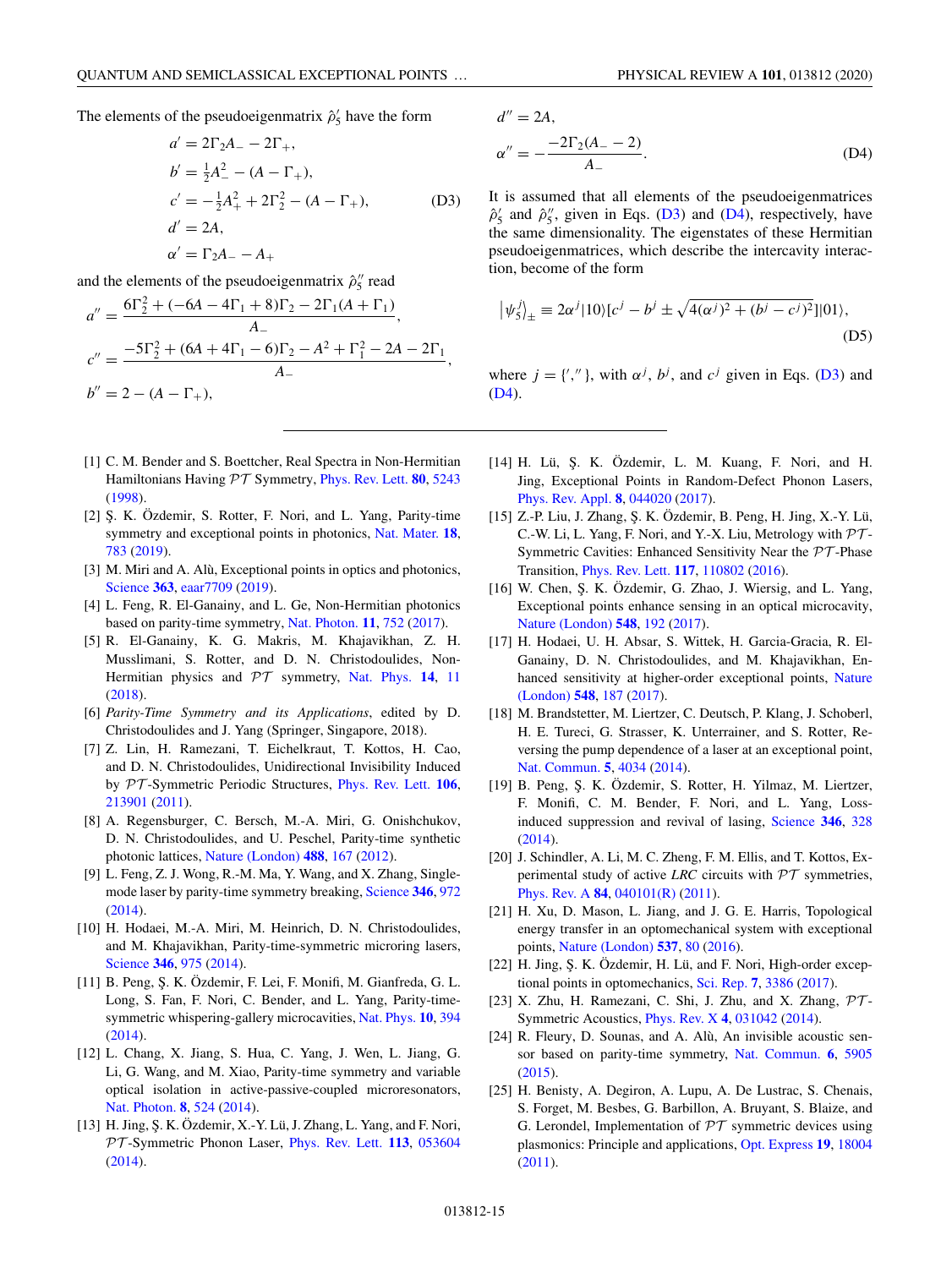- <span id="page-15-0"></span>[26] M. Kang, F. Liu, and J. Li, Effective spontaneous  $\mathcal{PT}$ symmetry breaking in hybridized metamaterials, [Phys. Rev. A](https://doi.org/10.1103/PhysRevA.87.053824) **[87](https://doi.org/10.1103/PhysRevA.87.053824)**, [053824](https://doi.org/10.1103/PhysRevA.87.053824) [\(2013\)](https://doi.org/10.1103/PhysRevA.87.053824).
- [27] D. Leykam, K. Y. Bliokh, C. Huang, Y. D. Chong, and F. Nori, Edge Modes, Degeneracies, and Topological Numbers in Non-Hermitian Systems, [Phys. Rev. Lett.](https://doi.org/10.1103/PhysRevLett.118.040401) **[118](https://doi.org/10.1103/PhysRevLett.118.040401)**, [040401](https://doi.org/10.1103/PhysRevLett.118.040401) [\(2017\)](https://doi.org/10.1103/PhysRevLett.118.040401).
- [28] J. González and R. A. Molina, Topological protection from [exceptional points in Weyl and nodal-line semimetals,](https://doi.org/10.1103/PhysRevB.96.045437) Phys. Rev. B **[96](https://doi.org/10.1103/PhysRevB.96.045437)**, [045437](https://doi.org/10.1103/PhysRevB.96.045437) [\(2017\)](https://doi.org/10.1103/PhysRevB.96.045437).
- [29] W. Hu, H. Wang, P. P. Shum, and Y. D. Chong, Exceptional points in a non-Hermitian topological pump, [Phys. Rev. B](https://doi.org/10.1103/PhysRevB.95.184306) **[95](https://doi.org/10.1103/PhysRevB.95.184306)**, [184306](https://doi.org/10.1103/PhysRevB.95.184306) [\(2017\)](https://doi.org/10.1103/PhysRevB.95.184306).
- [30] T. Gao, G. Li, E. Estrecho, T. C. H. Liew, D. Comber-Todd, A. Nalitov, M. Steger, K. West, L. Pfeiffer, D. W. Snoke, A. V. Kavokin, A. G. Truscott, and E. A. Ostrovskaya, Chiral Modes at Exceptional Points in Exciton-Polariton Quantum Fluids, [Phys. Rev. Lett.](https://doi.org/10.1103/PhysRevLett.120.065301) **[120](https://doi.org/10.1103/PhysRevLett.120.065301)**, [065301](https://doi.org/10.1103/PhysRevLett.120.065301) [\(2018\)](https://doi.org/10.1103/PhysRevLett.120.065301).
- [31] T. Liu, Y.-R. Zhang, Q. Ai, Z. Gong, K. Kawabata, M. Ueda, and F. Nori, Second-Order Topological Phases in Non-Hermitian Systems, [Phys. Rev. Lett.](https://doi.org/10.1103/PhysRevLett.122.076801) **[122](https://doi.org/10.1103/PhysRevLett.122.076801)**, [076801](https://doi.org/10.1103/PhysRevLett.122.076801) [\(2019\)](https://doi.org/10.1103/PhysRevLett.122.076801).
- [32] L. Zhou, Q.-h. Wang, H. Wang, and J. Gong, Dynamical quantum phase transitions in non-Hermitian lattices, [Phys. Rev. A](https://doi.org/10.1103/PhysRevA.98.022129) **[98](https://doi.org/10.1103/PhysRevA.98.022129)**, [022129](https://doi.org/10.1103/PhysRevA.98.022129) [\(2018\)](https://doi.org/10.1103/PhysRevA.98.022129).
- [33] K. Y. Bliokh, D.l Leykam, M. Lein, and F. Nori, Topological non-Hermitian origin of surface Maxwell waves, [Nat. Commun.](https://doi.org/10.1038/s41467-019-08397-6) **[10](https://doi.org/10.1038/s41467-019-08397-6)**, [580](https://doi.org/10.1038/s41467-019-08397-6) [\(2019\)](https://doi.org/10.1038/s41467-019-08397-6).
- [34] M. van Caspel, S. E. T. Arze, and I. P. Castillo, Dynamical signatures of topological order in the driven-dissipative Kitaev chain, [SciPost Phys.](https://doi.org/10.21468/SciPostPhys.6.2.026) **[6](https://doi.org/10.21468/SciPostPhys.6.2.026)**, [26](https://doi.org/10.21468/SciPostPhys.6.2.026) [\(2019\)](https://doi.org/10.21468/SciPostPhys.6.2.026).
- [35] Z.-Y. Ge, Y.-R. Zhang, T. Liu, S.-W. Li, H. Fan, and F. Nori, Topological band theory for non-Hermitian systems from the Dirac equation, [Phys. Rev. B](https://doi.org/10.1103/PhysRevB.100.054105) **[100](https://doi.org/10.1103/PhysRevB.100.054105)**, [054105](https://doi.org/10.1103/PhysRevB.100.054105) [\(2019\)](https://doi.org/10.1103/PhysRevB.100.054105).
- [36] T. Yoshida, R. Peters, N. Kawakami, and Y. Hatsugai, Symmetry-protected exceptional rings in two-dimensional correlated systems with chiral symmetry, [Phys. Rev. B](https://doi.org/10.1103/PhysRevB.99.121101) **[99](https://doi.org/10.1103/PhysRevB.99.121101)**, [121101\(R\)](https://doi.org/10.1103/PhysRevB.99.121101) [\(2019\)](https://doi.org/10.1103/PhysRevB.99.121101).
- [37] S. Scheel and A. Szameit,  $PT$ -symmetric photonic quantum systems with gain and loss do not exist, [Europhys. Lett.](https://doi.org/10.1209/0295-5075/122/34001) **[122](https://doi.org/10.1209/0295-5075/122/34001)**, [34001](https://doi.org/10.1209/0295-5075/122/34001) [\(2018\)](https://doi.org/10.1209/0295-5075/122/34001).
- [38] M. Sargent III, M. Scully, and W. Lamb, Jr., *Laser Physics* (Westview, Boulder, 1974).
- [39] G. Agarwal, *Quantum Optics* (Cambridge University Press, Cambridge, 2013).
- [40] S. Haroche and J. M. Raimond, *Exploring the Quantum: Atoms, Cavities, and Photons* (Oxford University Press, Oxford, 2006).
- [41] J. Gea-Banacloche, Emergence of classical radiation fields [through decoherence in the Scully-Lamb laser model,](https://doi.org/10.1023/A:1018729904161) Found. Phys. **[28](https://doi.org/10.1023/A:1018729904161)**, [531](https://doi.org/10.1023/A:1018729904161) [\(1997\)](https://doi.org/10.1023/A:1018729904161).
- [42] Z.-Y. Zhou, Y.-A. Yan, S. Hughes, J. Q. You, and F. Nori, Accessing the bath information in open quantum systems with the stochastic *c*[-number Langevin equation method,](https://doi.org/10.1103/PhysRevA.100.042112) Phys. Rev. A **[100](https://doi.org/10.1103/PhysRevA.100.042112)**, [042112](https://doi.org/10.1103/PhysRevA.100.042112) [\(2019\)](https://doi.org/10.1103/PhysRevA.100.042112).
- [43] F. Minganti, A. Miranowicz, R. W. Chhajlany, and F. Nori, Quantum exceptional points of non-Hermitian Hamiltonians and Liouvillians: The effects of quantum jumps, [Phys. Rev. A](https://doi.org/10.1103/PhysRevA.100.062131) **[100](https://doi.org/10.1103/PhysRevA.100.062131)**, [062131](https://doi.org/10.1103/PhysRevA.100.062131) [\(2019\)](https://doi.org/10.1103/PhysRevA.100.062131).
- [44] T. Prosen, PT-Symmetric Quantum Liouvillean Dynamics, [Phys. Rev. Lett.](https://doi.org/10.1103/PhysRevLett.109.090404) **[109](https://doi.org/10.1103/PhysRevLett.109.090404)**, [090404](https://doi.org/10.1103/PhysRevLett.109.090404) [\(2012\)](https://doi.org/10.1103/PhysRevLett.109.090404).
- [45] F. Minganti, A. Biella, N. Bartolo, and C. Ciuti, Spectral theory of Liouvillians for dissipative phase transitions, [Phys. Rev. A](https://doi.org/10.1103/PhysRevA.98.042118) **[98](https://doi.org/10.1103/PhysRevA.98.042118)**, [042118](https://doi.org/10.1103/PhysRevA.98.042118) [\(2018\)](https://doi.org/10.1103/PhysRevA.98.042118).
- [46] K. Macieszczak, M. Guță, I. Lesanovsky, and J. P. Garrahan, Towards a Theory of Metastability in Open Quantum Dynamics, [Phys. Rev. Lett.](https://doi.org/10.1103/PhysRevLett.116.240404) **[116](https://doi.org/10.1103/PhysRevLett.116.240404)**, [240404](https://doi.org/10.1103/PhysRevLett.116.240404) [\(2016\)](https://doi.org/10.1103/PhysRevLett.116.240404).
- [47] N. Hatano, Exceptional points of the Lindblad operator of a two-level system, [Mol. Phys.](https://doi.org/10.1080/00268976.2019.1593535) **[117](https://doi.org/10.1080/00268976.2019.1593535)**, [2121](https://doi.org/10.1080/00268976.2019.1593535) [\(2019\)](https://doi.org/10.1080/00268976.2019.1593535).
- [48] V. V. Albert and L. Jiang, Symmetries and conserved quantities in Lindblad master equations, [Phys. Rev. A](https://doi.org/10.1103/PhysRevA.89.022118) **[89](https://doi.org/10.1103/PhysRevA.89.022118)**, [022118](https://doi.org/10.1103/PhysRevA.89.022118) [\(2014\)](https://doi.org/10.1103/PhysRevA.89.022118).
- [49] M. S. Sarandy and D. A. Lidar, Adiabatic approximation in open quantum systems, [Phys. Rev. A](https://doi.org/10.1103/PhysRevA.71.012331) **[71](https://doi.org/10.1103/PhysRevA.71.012331)**, [012331](https://doi.org/10.1103/PhysRevA.71.012331) [\(2005\)](https://doi.org/10.1103/PhysRevA.71.012331).
- [50] T. Prosen, Spectral theorem for the Lindblad equation for quadratic open fermionic systems, [J. Stat. Mech.](https://doi.org/10.1088/1742-5468/2010/07/P07020) [\(2010\)](https://doi.org/10.1088/1742-5468/2010/07/P07020) [P07020.](https://doi.org/10.1088/1742-5468/2010/07/P07020)
- [51] Y. Yamamoto and A. Imamoğlu, Mesoscopic Quantum Optics (Wiley, New York, 1999).
- [52] A. J. Hoffman, S. J. Srinivasan, S. Schmidt, L. Spietz, J. Aumentado, H. E. Türeci, and A. A. Houck, Dispersive Photon Blockade in a Superconducting Circuit, [Phys. Rev. Lett.](https://doi.org/10.1103/PhysRevLett.107.053602) **[107](https://doi.org/10.1103/PhysRevLett.107.053602)**, [053602](https://doi.org/10.1103/PhysRevLett.107.053602) [\(2011\)](https://doi.org/10.1103/PhysRevLett.107.053602).
- [53] J. Lebreuilly, A. Biella, F. Storme, D. Rossini, R. Fazio, C. Ciuti, and I. Carusotto, Stabilizing strongly correlated photon fluids with non-Markovian reservoirs, [Phys. Rev. A](https://doi.org/10.1103/PhysRevA.96.033828) **[96](https://doi.org/10.1103/PhysRevA.96.033828)**, [033828](https://doi.org/10.1103/PhysRevA.96.033828) [\(2017\)](https://doi.org/10.1103/PhysRevA.96.033828).
- [54] J. Lebreuilly, M. Wouters, and I. Carusotto, Towards strongly correlated photons in arrays of dissipative nonlinear cavities under a frequency-dependent incoherent pumping, [C. R. Phys.](https://doi.org/10.1016/j.crhy.2016.07.001) **[17](https://doi.org/10.1016/j.crhy.2016.07.001)**, [836](https://doi.org/10.1016/j.crhy.2016.07.001) [\(2016\)](https://doi.org/10.1016/j.crhy.2016.07.001).
- [55] A. Biella, F. Storme, J. Lebreuilly, D. Rossini, R. Fazio, I. Carusotto, and C. Ciuti, Phase diagram of incoherently driven strongly correlated photonic lattices, [Phys. Rev. A](https://doi.org/10.1103/PhysRevA.96.023839) **[96](https://doi.org/10.1103/PhysRevA.96.023839)**, [023839](https://doi.org/10.1103/PhysRevA.96.023839) [\(2017\)](https://doi.org/10.1103/PhysRevA.96.023839).
- [56] O. Scarlatella, R. Fazio, and M. Schiró, Emergent finite frequency criticality of driven-dissipative correlated lattice bosons, [Phys. Rev. B](https://doi.org/10.1103/PhysRevB.99.064511) **[99](https://doi.org/10.1103/PhysRevB.99.064511)**, [064511](https://doi.org/10.1103/PhysRevB.99.064511) [\(2019\)](https://doi.org/10.1103/PhysRevB.99.064511).
- [57] T. Fink, A. Schade, S. Höfling, C. Schneider, and A. Imamoglu, Signatures of a dissipative phase transition in photon correlation measurements, [Nat. Phys.](https://doi.org/10.1038/s41567-017-0020-9) **[14](https://doi.org/10.1038/s41567-017-0020-9)**, [365](https://doi.org/10.1038/s41567-017-0020-9) [\(2018\)](https://doi.org/10.1038/s41567-017-0020-9).
- [58] D. F. Walls and G. J. Milburn, *Quantum Optics* (Springer, Berlin, 2011).
- [59] K. Hashimoto, K. Kanki, H. Hayakawa, and T. Petrosky, Nondivergent representation of a non-Hermitian operator near the exceptional point with application to a quantum Lorentz gas, [Prog. Theor. Exp. Phys.](https://doi.org/10.1093/ptep/ptu183) **[2015](https://doi.org/10.1093/ptep/ptu183)**, [23A02](https://doi.org/10.1093/ptep/ptu183) [\(2015\)](https://doi.org/10.1093/ptep/ptu183).
- [60] K. Kanki, S. Garmon, S. Tanaka, and T. Petrosky, Exact description of coalescing eigenstates in open quantum systems in terms of microscopic Hamiltonian dynamics, [J. Math. Phys.](https://doi.org/10.1063/1.5002689) **[58](https://doi.org/10.1063/1.5002689)**, [092101](https://doi.org/10.1063/1.5002689) [\(2017\)](https://doi.org/10.1063/1.5002689).
- [61] C. W. Gardiner and P. Zoller, *Quantum Noise* (Springer, Berlin, 2000).
- [62] F. Haake, Density operator and multitime correlation functions for open systems, [Phys. Rev. A](https://doi.org/10.1103/PhysRevA.3.1723) **[3](https://doi.org/10.1103/PhysRevA.3.1723)**, [1723](https://doi.org/10.1103/PhysRevA.3.1723) [\(1971\)](https://doi.org/10.1103/PhysRevA.3.1723).
- [63] H. J. Carmichael, *Statistical Methods in Quantum Optics 1* (Springer, Berlin, 2010).
- [64] I. I. Arkhipov, A. Miranowicz, O. Di Stefano, R. Stassi, S. Savasta, F. Nori, and Ş. K. Özdemir, Scully-Lamb quantum